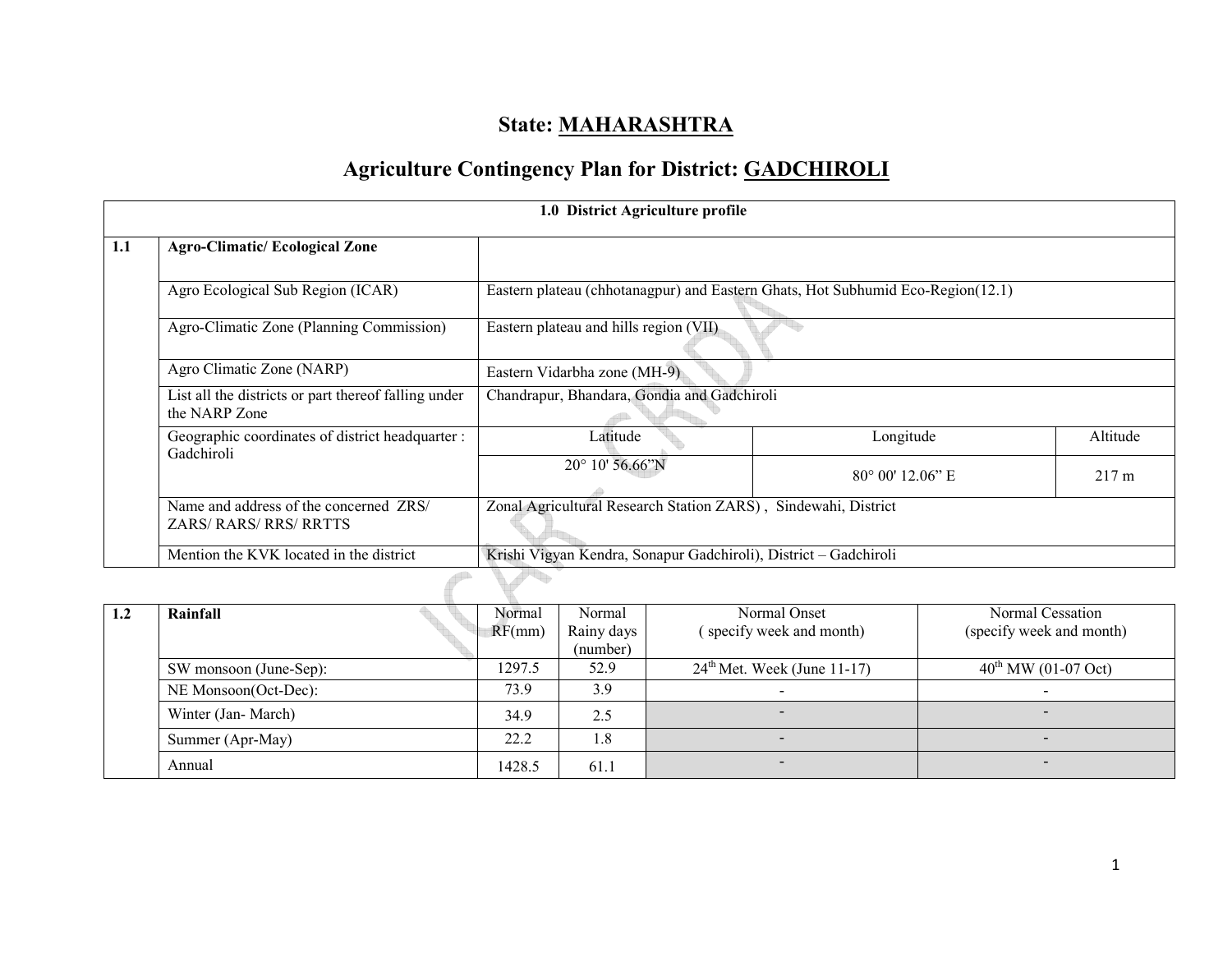| 1.3 | Land use<br>pattern of the<br>district (latest<br>statistics) | Geographical<br>Area | Cultivable<br>area | Forest<br>area | Land under<br>non<br>agricultural use | Permanent<br><i>pastures</i> | Cultivable<br>waste<br>land | Land under<br>miscellaneous<br>tree crops $\&$<br>groves | Barren &<br>uncultivable<br>land | Current<br>fallows | Other<br>fallows |
|-----|---------------------------------------------------------------|----------------------|--------------------|----------------|---------------------------------------|------------------------------|-----------------------------|----------------------------------------------------------|----------------------------------|--------------------|------------------|
|     | Area<br>('000 ha)                                             | 1492                 | 253                | 1133           | 62                                    | 22                           | 24                          | ◠                                                        | 13                               |                    | 13               |

| 1.4 | Major Soils (common names like red sandy<br>loam deep soils (etc.,)* | Area ('000 ha) | Percent (%) of total |
|-----|----------------------------------------------------------------------|----------------|----------------------|
|     | Deep black soil                                                      | 1079.1         | 72.3                 |
|     | Medium deep black soils                                              | 302.2          | 20.2                 |
|     | Shallow black soils                                                  | 110.6          | 7.4                  |
|     |                                                                      |                |                      |

| 1.5 | <b>Agricultural land use</b> | Area ('000 ha) $*$ | Area ('000 ha) $**$ |  |  |  |  |  |
|-----|------------------------------|--------------------|---------------------|--|--|--|--|--|
|     | Net sown area                | 148                |                     |  |  |  |  |  |
|     | Area sown more than once     | 49                 | 133.1               |  |  |  |  |  |
|     | Gross cropped area           | 197                |                     |  |  |  |  |  |

Gross cropped area<br>Source : \* District Socio economic Review 2009 of respective district pub by Govt. of M.S., Mumbai

t.

\*\* Calculated actually \*\*\* Economic Survey of M.S. 2009-10

| 1.6 | <b>Irrigation</b>            | Area $('000 ha)$ |                |                                    |  |  |  |
|-----|------------------------------|------------------|----------------|------------------------------------|--|--|--|
|     | Net irrigated area           | 56.3             |                |                                    |  |  |  |
|     | Gross irrigated area         | 60.7             |                |                                    |  |  |  |
|     | Rainfed area                 | 135.9            |                |                                    |  |  |  |
|     | <b>Sources of Irrigation</b> | Number           | Area ('000 ha) | Percentage of total irrigated area |  |  |  |
|     | Canals                       |                  | 17.4           | 31.0                               |  |  |  |
|     | Tanks                        | 2058             | 30.9           | 44.5                               |  |  |  |
|     | Open wells                   | 6370             | 38.8           | 68.9                               |  |  |  |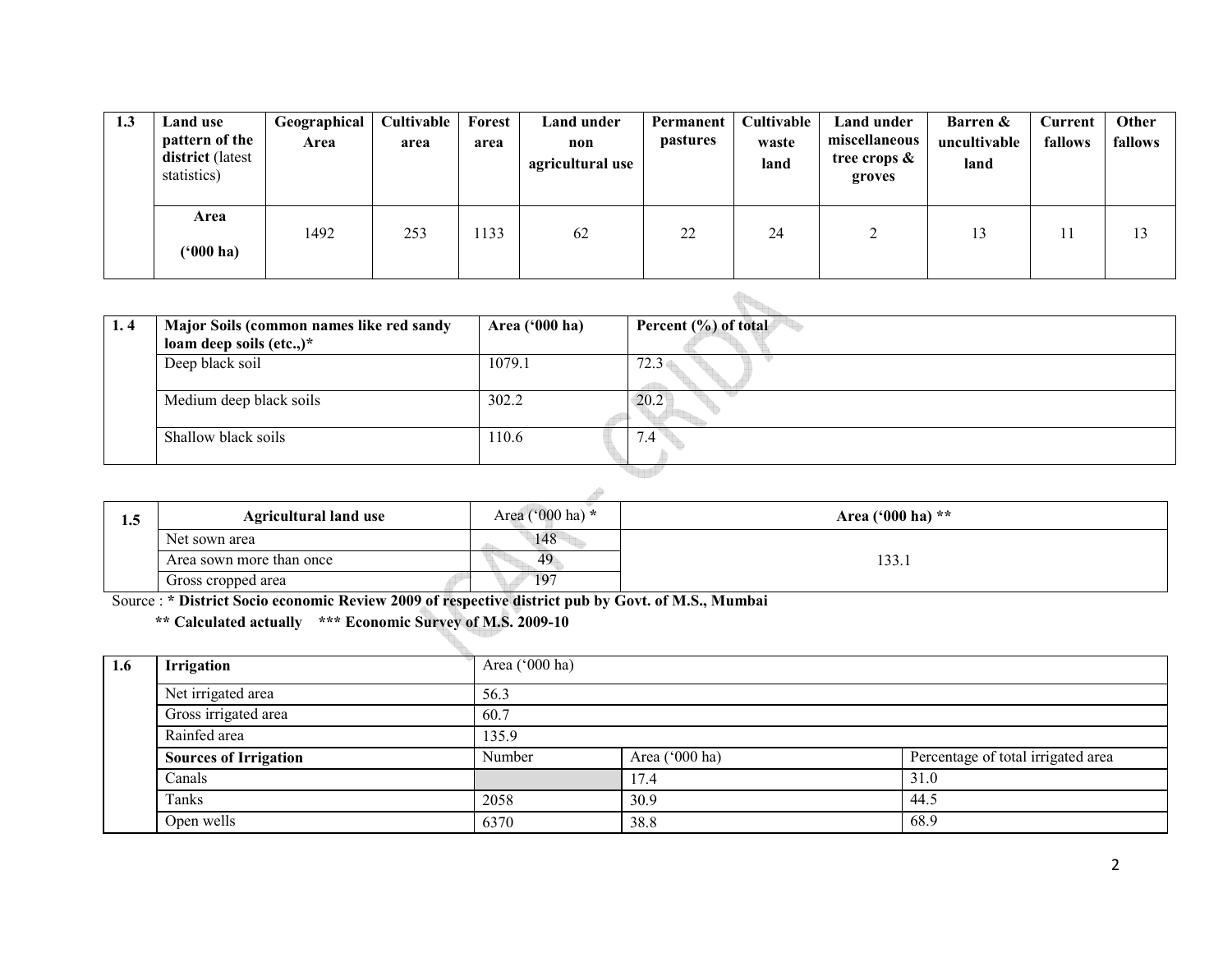| Bore wells                     | 103  | <u>1.9</u> | 02.8 |
|--------------------------------|------|------------|------|
| Lift irrigation schemes        |      | 0.05       | 0.07 |
| Micro-irrigation               |      |            | 8.6  |
| Other sources (please specify) | 381  | 6.0        |      |
| Total Irrigated Area           |      | 69.3       |      |
| Pump sets                      | 8119 |            |      |
| No. of Tractors                | 2289 |            |      |

| Groundwater availability and use* (Data                                                                      | No. of blocks/12 | $(\% )$ area | Quality of water (specify the problem     |
|--------------------------------------------------------------------------------------------------------------|------------------|--------------|-------------------------------------------|
| source: State/Central Ground water                                                                           | Tehsils          |              | such as high levels of arsenic, fluoride, |
| <b>Department</b> <i>(Board)</i>                                                                             |                  |              | saline etc)                               |
| Over exploited                                                                                               |                  |              |                                           |
| Critical                                                                                                     |                  |              |                                           |
| Semi-critical                                                                                                |                  |              |                                           |
| Safe                                                                                                         |                  |              |                                           |
| Wastewater availability and use                                                                              |                  |              |                                           |
| Ground water quality                                                                                         |                  |              |                                           |
| *over-exploited: groundwater utilization > 100%; critical: 90-100%; semi-critical: 70-90%; safe: $\leq 70\%$ |                  |              |                                           |

#### 1.7 Area under major field crops & horticulture etc. (2008-09)

| 1.7 | <b>Major Field Crops cultivated</b> |                  | Area ('000 ha) |              |                          |                          |                          |                          |              |
|-----|-------------------------------------|------------------|----------------|--------------|--------------------------|--------------------------|--------------------------|--------------------------|--------------|
|     |                                     | <b>Kharif</b>    |                |              | Rabi                     |                          |                          | <b>Summer</b>            | <b>Total</b> |
|     | Kharif                              | <b>Irrigated</b> | <b>Rainfed</b> | <b>Total</b> | <b>Irrigated</b>         | Rainfed                  | <b>Total</b>             |                          |              |
|     | Paddy                               |                  | 149.6          | 149.6        | $\overline{\phantom{0}}$ | $\overline{\phantom{0}}$ | $\blacksquare$           | $\blacksquare$           | 149.6        |
|     | Pigeon pea                          |                  | 6.2            | 6.2          | $\qquad \qquad$          | $\overline{\phantom{a}}$ | $\blacksquare$           | $\overline{\phantom{a}}$ | 6.2          |
|     | Soybean                             |                  | 5.8            | 5.8          | $\blacksquare$           | $\overline{\phantom{a}}$ | $\overline{\phantom{a}}$ | $\sim$                   | 5.8          |
|     | Maize                               |                  | 2.3            | 2.3          | $\overline{\phantom{a}}$ | $\sim$                   | $\blacksquare$           |                          | 2.3          |
|     | Sorghum                             |                  | 0.5            | 0.5          | $\overline{\phantom{a}}$ | $\sim$                   | $\blacksquare$           | $\blacksquare$           | 0.5          |
|     | Rabi                                |                  |                |              |                          |                          |                          |                          |              |
|     | Wheat                               |                  |                |              | 1.6                      |                          | 1.6                      |                          | 1.6          |
|     | Gram                                |                  |                |              | 3.8                      |                          | 3.8                      |                          | 3.8          |
|     | Rabi sorghum                        |                  |                |              | 9.5                      |                          | 9.5                      |                          | 9.5          |
|     | Linseed                             |                  |                |              | 3.9                      |                          | 3.9                      |                          | 3.9          |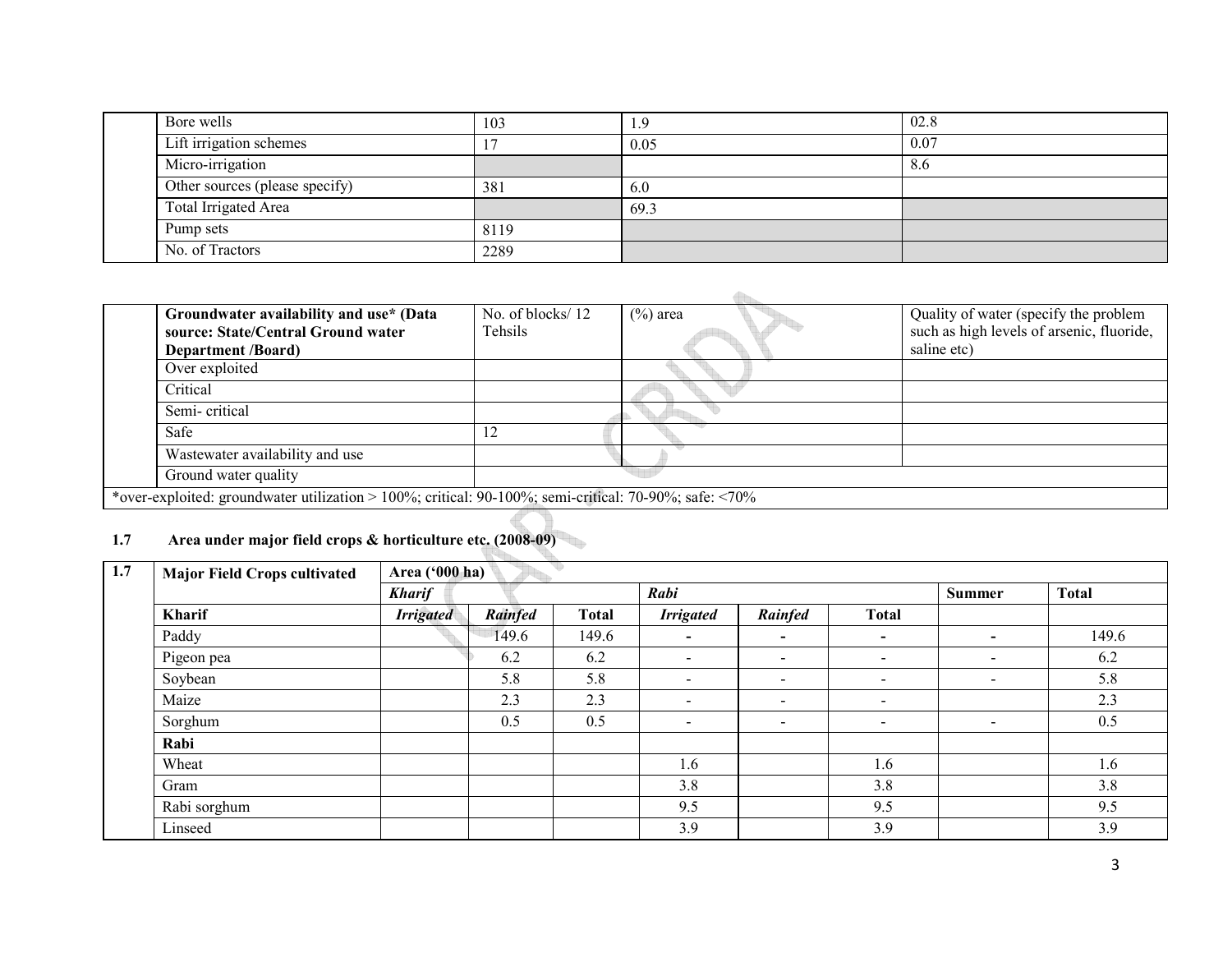| Horticulture crops - Fruits                | Total area (('000 ha)    |  |
|--------------------------------------------|--------------------------|--|
| Mango                                      | 2.6                      |  |
| Cashew nut                                 | 0.4                      |  |
| Sapota                                     | 0.08                     |  |
| Total                                      | 2.6                      |  |
| Horticultural crops -<br><b>Vegetables</b> | Total area ('000 ha)     |  |
| Chili                                      | 2.1                      |  |
| Turmeric                                   | 0.05                     |  |
| Onion                                      | 0.1                      |  |
| <b>Brinjal</b>                             | 0.5                      |  |
| Tomato                                     | 0.1                      |  |
| Others (specify)                           | 0.3                      |  |
| Total                                      | 3.2                      |  |
| <b>Plantation crops</b>                    | Total area('000 ha)      |  |
|                                            | $\overline{\phantom{a}}$ |  |
| <b>Fodder crops</b>                        | ď<br>Total area('000 ha) |  |
| Fodder (Sorghum, bajra etc)                | 18.7                     |  |
| Others (specify)                           | ₩                        |  |
| Total fodder crop area                     | q<br>18.7                |  |
| <b>Grazing land</b>                        | 28.9                     |  |
| Sericulture etc                            | ₩<br>7.9                 |  |
|                                            |                          |  |

| 1.8 | Livestock                                      | <b>Male ('000)</b> | Female ('000) | Total $(900)$                                     |  |  |
|-----|------------------------------------------------|--------------------|---------------|---------------------------------------------------|--|--|
|     | Non descriptive Cattle (local low yielding)    | 377.8              | 256.0         | 633.8                                             |  |  |
|     | Crossbred cattle                               |                    | 4.6           | 6.3                                               |  |  |
|     | Non descriptive Buffaloes (local low yielding) | 64.0               | 43.4          | 107.5                                             |  |  |
|     | <b>Graded Buffaloes</b>                        | 0.2                | 1.2           | 1 <sub>2</sub><br>$\overline{1}$ . $\overline{2}$ |  |  |
|     | Goat                                           | 66.9               | 141.9         | 208.8                                             |  |  |
|     | Sheep                                          | 8.0                | 54.1          | 62.2                                              |  |  |
|     |                                                |                    |               |                                                   |  |  |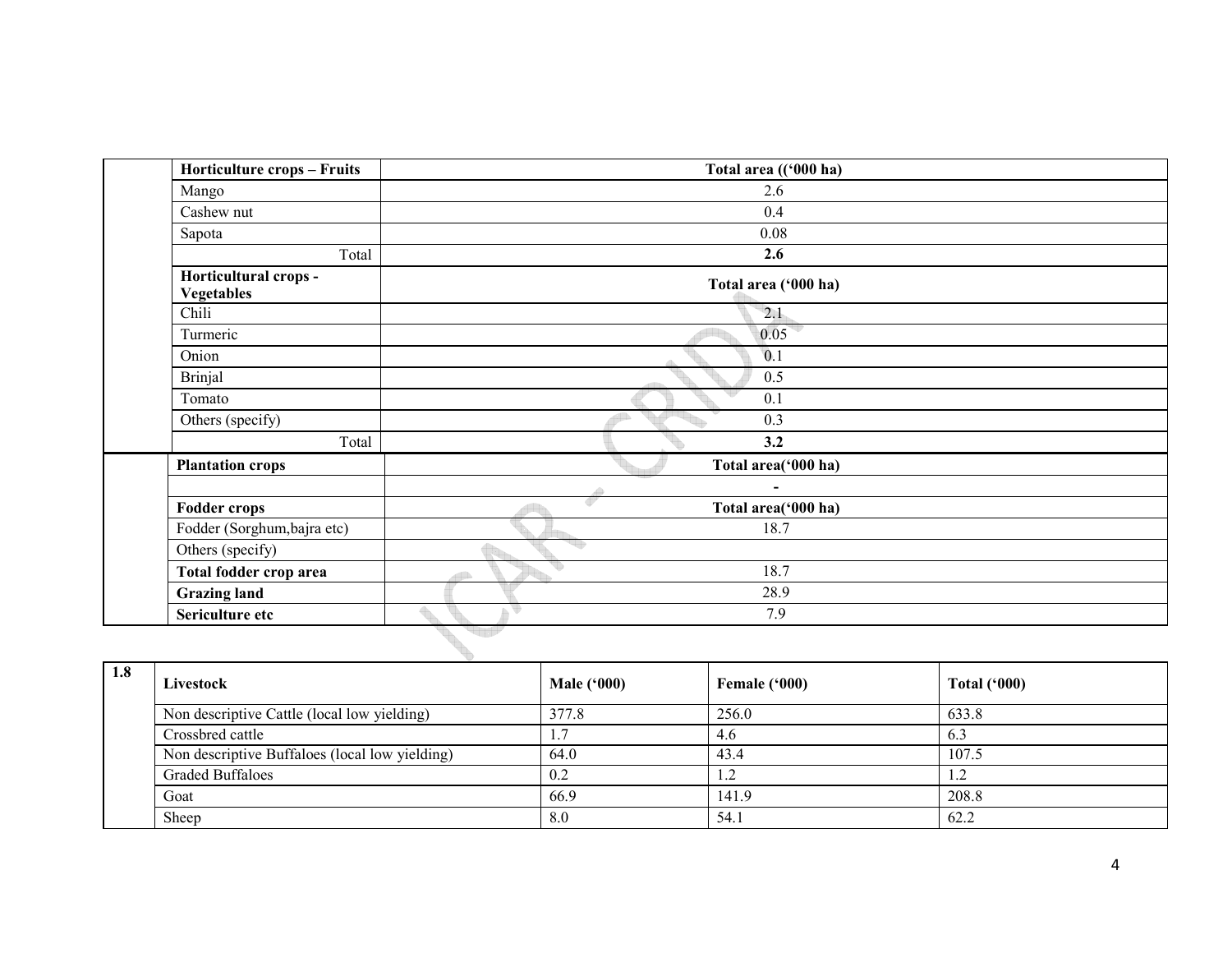|     | Others (Camel, Pig, Yak etc.)   |              |                           |  |  |
|-----|---------------------------------|--------------|---------------------------|--|--|
|     | Commercial dairy farms (Number) |              |                           |  |  |
| 1.9 | Poultry                         | No. of farms | Total No. of birds ('000) |  |  |
|     | Commercial                      |              | 14.8                      |  |  |
|     | Backyard                        |              | 325.8                     |  |  |

| 1.10 | Fisheries (Data source: Chief Planning Officer)                    |                        |              |                          |                                          |                                                        |                                                   |  |
|------|--------------------------------------------------------------------|------------------------|--------------|--------------------------|------------------------------------------|--------------------------------------------------------|---------------------------------------------------|--|
|      | A. Capture                                                         |                        |              |                          |                                          |                                                        |                                                   |  |
|      | i) Marine (Data Source: Fisheries<br>Department)<br>Not applicable |                        | <b>Boats</b> |                          | <b>Nets</b>                              |                                                        |                                                   |  |
|      |                                                                    | No. of fishermen       | Mechanized   | Non-mechanized           | Mechanized<br>(Trawl nets, Gill<br>nets) | Non-mechanized<br>(Shore Seines,<br>Stake & trap nets) | <b>Storage</b><br>facilities (Ice<br>plants etc.) |  |
|      |                                                                    |                        |              |                          |                                          | -                                                      |                                                   |  |
|      | ii) Inland (Data Source: Fisheries                                 | No. Farmer owned ponds |              | <b>No. of Reservoirs</b> |                                          | No. of village tanks                                   |                                                   |  |
|      | Department)                                                        |                        |              | 15                       |                                          | 2902                                                   |                                                   |  |
|      |                                                                    |                        |              |                          |                                          |                                                        |                                                   |  |

| <b>B.</b> Culture                                                       |                               |              |                               |
|-------------------------------------------------------------------------|-------------------------------|--------------|-------------------------------|
|                                                                         | <b>Water Spread Area (ha)</b> | Yield (t/ha) | <b>Production ('000 tons)</b> |
| i) Brackish water (Data Source: MPEDA/<br><b>Fisheries Department</b> ) |                               |              |                               |
| ii) Fresh water (Data Source: Fisheries<br>Department)                  | 8357                          | 0.4          | 3685                          |
| <b>Others</b>                                                           |                               |              |                               |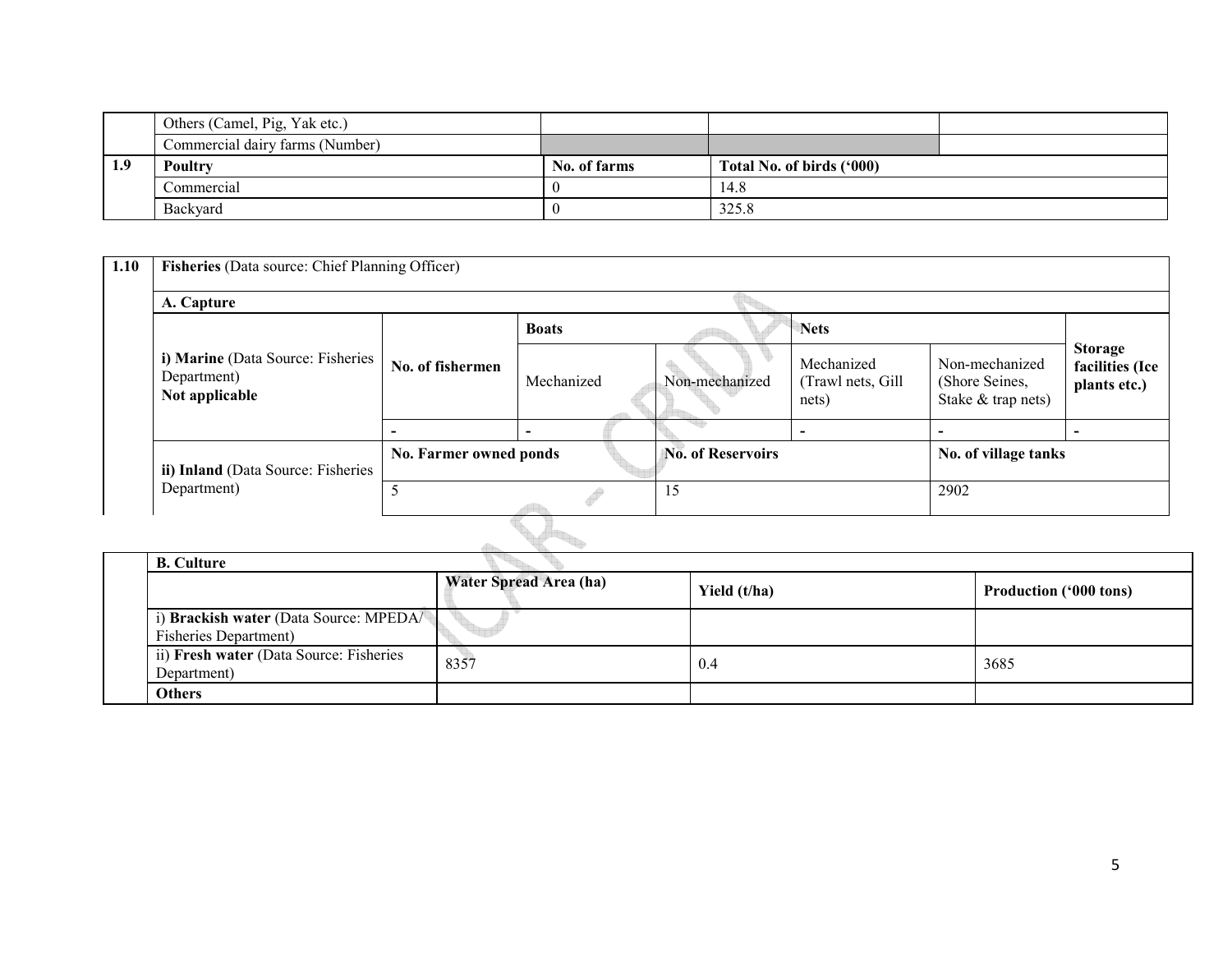#### **1.11** Production and Productivity of major crops (Average of last 5 years: 2004, 05, 06, 07, 08; specify)

| 1.11 | Name of crop                                                      |            | Kharif                       |            | Rabi         |            | Summer       |            | Total        | Crop<br>residue<br>as<br>fodder<br>(000)<br>tons) |
|------|-------------------------------------------------------------------|------------|------------------------------|------------|--------------|------------|--------------|------------|--------------|---------------------------------------------------|
|      |                                                                   | Production | Productivi                   | Production | Productivity | Production | Productivity | Production | Productivity |                                                   |
|      |                                                                   | (000 t)    | ty (kg/ha)                   | (000 t)    | (kg/ha)      | (000 t)    | (kg/ha)      | (000 t)    | (kg/ha)      |                                                   |
|      | Major Field crops (Crops to be identified based on total acreage) |            |                              |            |              |            |              |            |              |                                                   |
|      | Paddy                                                             | 237.7      | 1577                         |            |              | 0.96       | 360          | 238.66     | 968.5        |                                                   |
|      | Maize                                                             | 4.072      | 1757                         |            |              |            |              | 4.072      | 1757         |                                                   |
|      | Pigeon pea                                                        | 4.00       | 642                          |            |              |            |              | 4.00       | 642          |                                                   |
|      | Green gram                                                        | 0.18       | 927                          |            |              | ĸ          |              | 0.18       | 927          |                                                   |
|      | Black gram                                                        | 0.07       | 673                          |            |              |            |              | 0.07       | 673          |                                                   |
|      | Rabi Sorghum                                                      |            |                              | 4.63       | 483          |            |              | 4.63       | 483          |                                                   |
|      | Wheat                                                             |            |                              | 1.75       | 1085         |            |              | 1.75       | 1085         |                                                   |
|      | Gram                                                              |            |                              | 1.99       | 521          |            |              | 1.99       | 521          |                                                   |
|      | Linseed                                                           |            |                              | 0.85       | 215          |            |              | 0.85       | 215          |                                                   |
|      |                                                                   |            | $\mathcal{A}_{\mathbb{R}^n}$ |            |              |            |              |            |              |                                                   |

| Major Horticultural crops (Crops to be identified based on total acreage) |      |       |  |  |  |  |      |       |  |
|---------------------------------------------------------------------------|------|-------|--|--|--|--|------|-------|--|
| Mango                                                                     | 10.2 | 3807  |  |  |  |  | 10.2 | 3807  |  |
| Cashew nut                                                                | 0.08 | 195   |  |  |  |  | 0.08 | 195   |  |
| Sapota                                                                    | 0.07 | 833   |  |  |  |  | 0.07 | 833   |  |
| Chili                                                                     | 1.0  | 772   |  |  |  |  | 1.6  | 772   |  |
| Turmeric                                                                  | 1.0  | 18005 |  |  |  |  | 1.0  | 18005 |  |
| Onion                                                                     | .4   | 12861 |  |  |  |  | 4.4  | 12861 |  |
|                                                                           | 4.9  | 13889 |  |  |  |  | 4.9  | 13889 |  |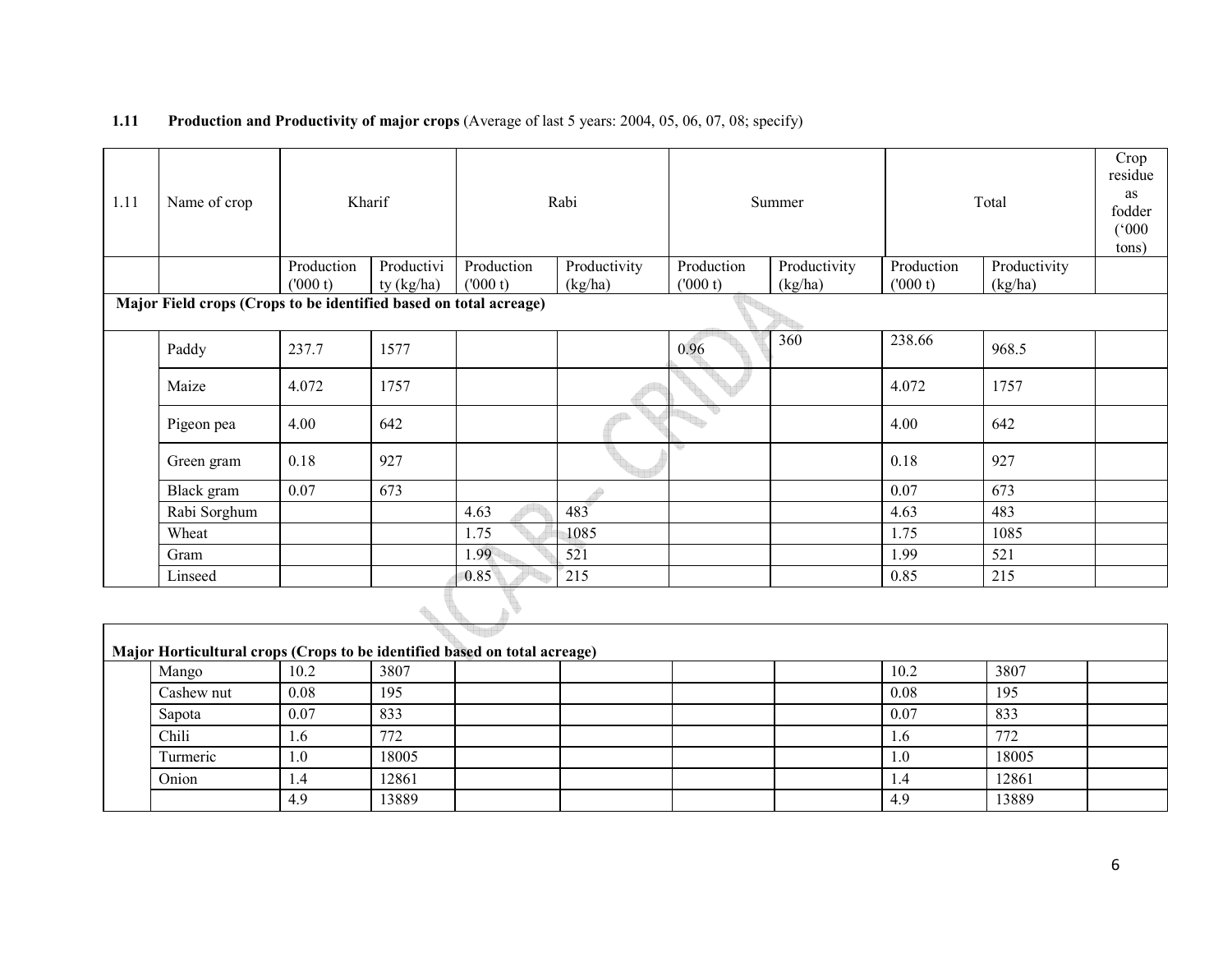| 1.12 | Sowing window for 5 major<br>field crops | Paddy                                         | Cotton                        | Pigeon pea                    | Soybean                       | <b>Sunflower</b>                     |  |  |
|------|------------------------------------------|-----------------------------------------------|-------------------------------|-------------------------------|-------------------------------|--------------------------------------|--|--|
|      | Kharif-Rainfed                           | $18$ <sup>th</sup> June-29 <sup>th</sup> July | $18^{th}$ June- $1^{st}$ July | $18^{th}$ June- $1^{th}$ July | $18^{th}$ June- $1^{st}$ July | $18th$ June-24 <sup>th</sup><br>June |  |  |
|      | Kharif-Irrigated                         |                                               |                               |                               |                               |                                      |  |  |
|      |                                          | Sorghum                                       | Gram                          | Wheat                         | Lathyrus                      | Sunflower                            |  |  |
|      | Rabi-Rainfed                             | $27th$ -30 <sup>th</sup> September            | $1st$ Oct-4 <sup>th</sup> Nov | $5st$ Nov-2 <sup>st</sup> Dec | -                             |                                      |  |  |
|      | Rabi-Irrigated                           |                                               |                               |                               |                               |                                      |  |  |
|      |                                          |                                               |                               |                               |                               |                                      |  |  |

|      | What is the major contingency the district is prone to (Tick mark)       | Regular | Occasional | None |  |  |  |  |
|------|--------------------------------------------------------------------------|---------|------------|------|--|--|--|--|
| 1.13 | Drought                                                                  |         |            |      |  |  |  |  |
|      | Flood                                                                    |         |            |      |  |  |  |  |
|      | Cyclonep                                                                 |         |            |      |  |  |  |  |
|      | Hail storm                                                               |         |            |      |  |  |  |  |
|      | Heat wave                                                                |         |            |      |  |  |  |  |
|      | Cold wave                                                                |         |            |      |  |  |  |  |
|      | Frost                                                                    |         |            |      |  |  |  |  |
|      | Sea water intrusion                                                      |         |            |      |  |  |  |  |
|      | Pests and disease outbreak (specify) Paddy-Armyworm, Soybean- Spodoptera |         |            |      |  |  |  |  |
|      |                                                                          |         |            |      |  |  |  |  |

| 1.14 | <b>Include Digital maps of</b><br>the district for | Location map of district within State as Annexure I | Enclosed: yes |
|------|----------------------------------------------------|-----------------------------------------------------|---------------|
|      |                                                    | Mean annual rainfall as Annexure 2                  | Enclosed: yes |
|      |                                                    | Soil map as Annexure 3                              | Enclosed: yes |

7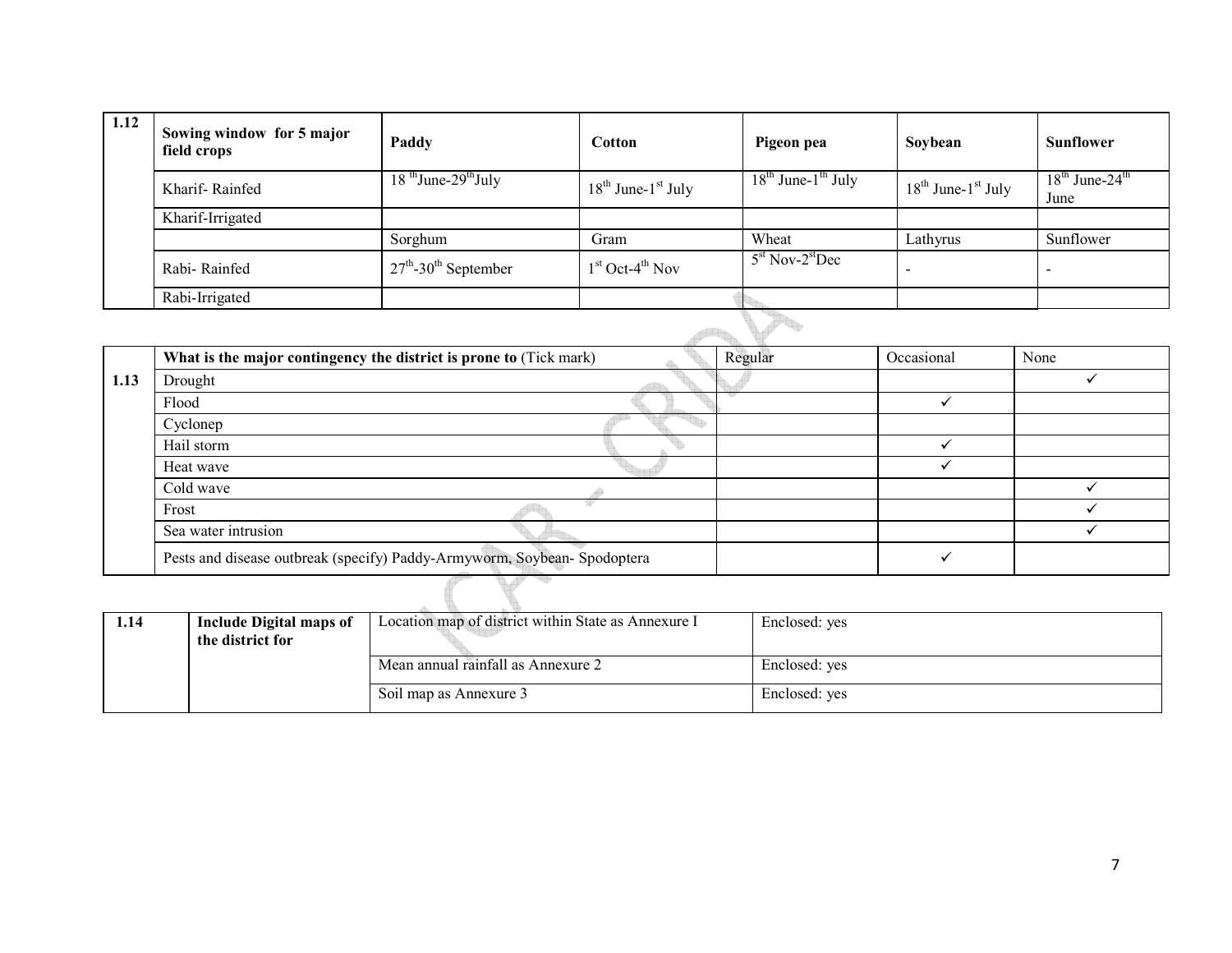#### Annexure-I

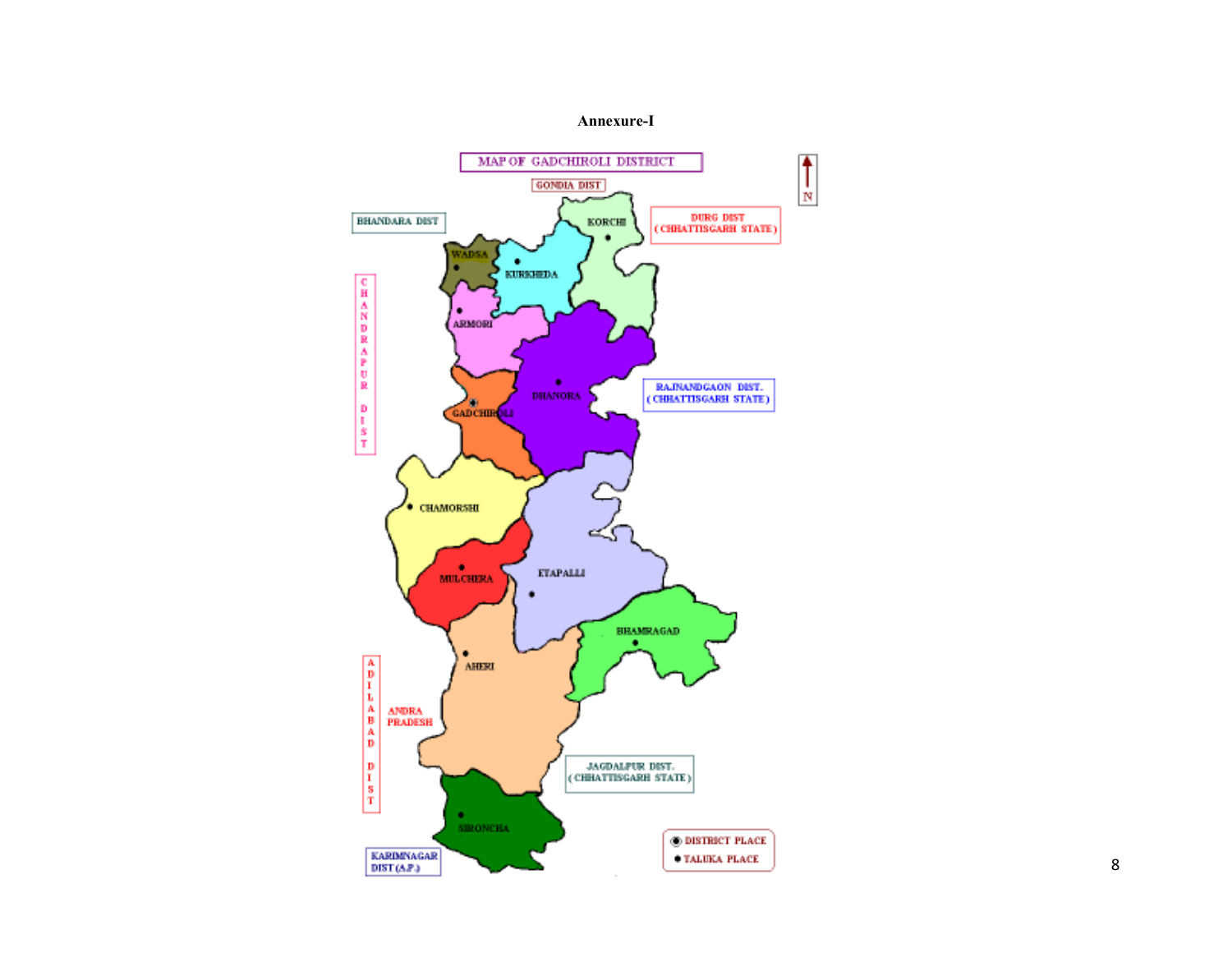

|                    | <b>District Gadchiroli</b> |                  |  |  |  |  |  |
|--------------------|----------------------------|------------------|--|--|--|--|--|
| Taluka             | Rainfall                   | <b>Rainy Day</b> |  |  |  |  |  |
| Gadchiroli         | 1551.8                     | 663              |  |  |  |  |  |
| Kurkheda           | 1424 0                     | 59.6             |  |  |  |  |  |
| Armori             | 14512                      | 63.9             |  |  |  |  |  |
| Chamorshi          | 1367.0                     | 57.0             |  |  |  |  |  |
| Sironcha           | 1230.8                     | 61.8             |  |  |  |  |  |
| Aheri              | 14743                      | 67.0             |  |  |  |  |  |
| Etapalli           | 1379.0                     | 59.6             |  |  |  |  |  |
| Dhanora            | 17360                      | 70.7             |  |  |  |  |  |
| Korchi             | 1424 0                     | 59.6             |  |  |  |  |  |
| Desaiganj<br>Wadsa | 1361 0                     | 59.6             |  |  |  |  |  |
| Mulchera           | 1340.0                     | 59.6             |  |  |  |  |  |
| Bhamragad          | 1279.0                     | 59.6             |  |  |  |  |  |
| Overall            | 1418.2                     | 620              |  |  |  |  |  |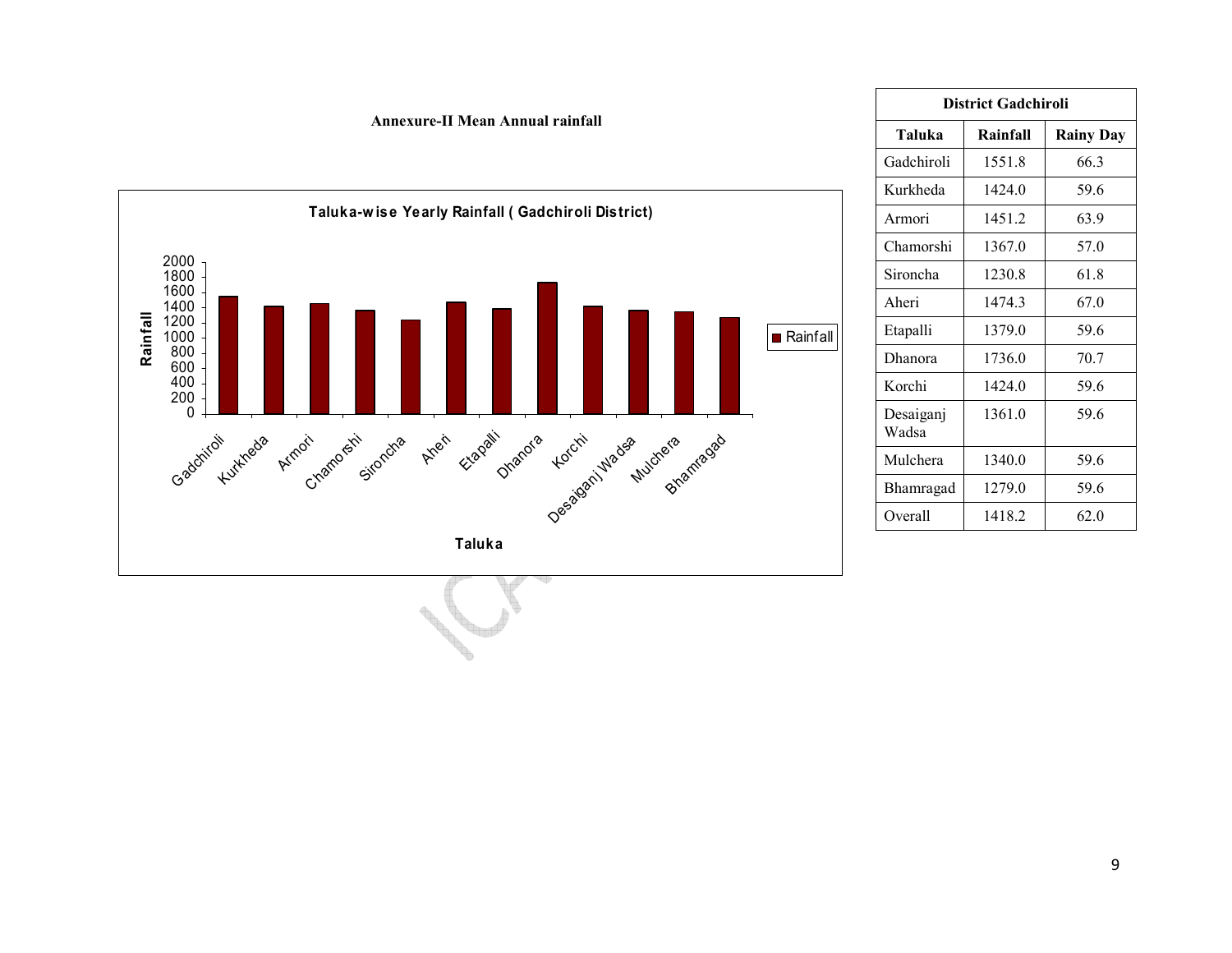# Annexure-III Soil Map

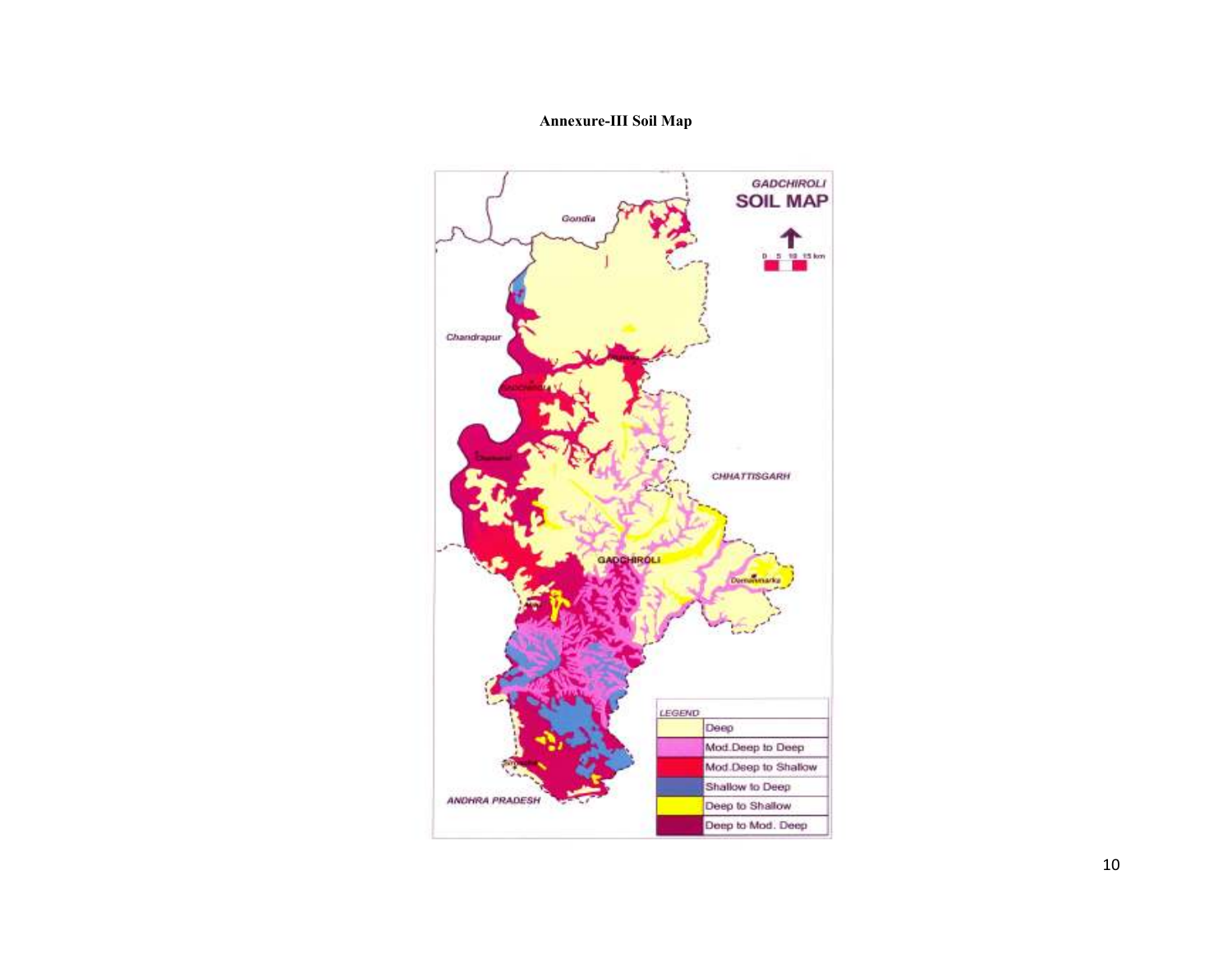# 2.0 Strategies for weather related contingencies

2.1 Drought

#### 2.1.1 Rainfed situation

| Condition                                    |                      |                               |                   | <b>Suggested Contingency measures</b>      |                   |
|----------------------------------------------|----------------------|-------------------------------|-------------------|--------------------------------------------|-------------------|
| <b>Early season</b>                          | <b>Major Farming</b> | <b>Normal Crop / Cropping</b> | Change in crop /  | <b>Agronomic measures</b>                  | <b>Remarks</b> on |
| drought (delayed                             | situation            | system                        | cropping system   |                                            | Implementation    |
| onset)                                       |                      |                               | including variety |                                            |                   |
| Delay by 4 weeks                             | Medium deep to       | Paddy                         | No change         | Sowing of early varieties like SKL-6, PKV  |                   |
|                                              | deep red and black   |                               |                   | Makrand, PKV Ganesh, PKV HMT, SYE          |                   |
| $25^{\text{th}}$ June – $1^{\text{st}}$ july | soils                |                               |                   | $2001$ by drilling $-$                     |                   |
|                                              |                      |                               | No change         | Sowing of sprouted paddy seed by using     |                   |
|                                              |                      |                               |                   | paddy drum seeder                          |                   |
|                                              |                      |                               | $DO-$             | Staggered sowing of paddy nursery          |                   |
|                                              |                      |                               | No change         | Sowing by drilling method directly in main |                   |
|                                              |                      |                               |                   | field                                      |                   |
|                                              | Moderately deep to   | Soybean                       | No change         | • Early varieties                          |                   |
|                                              | shallow soils        |                               |                   | • Soil moisture conservation by preparing  |                   |
|                                              |                      |                               |                   | ridges and furrows by tieing rope to hoe   |                   |
|                                              |                      |                               |                   | at the time of interculture                |                   |
|                                              |                      |                               |                   | 1 month after sowing)                      |                   |
|                                              |                      | Pigeonpea                     | Pigeon pea        | Reduce spacing and increase seed rate      |                   |
|                                              |                      |                               |                   |                                            |                   |

| Condition                                         |                                              |                                         |                                                          | <b>Suggested Contingency measures</b>                                                                                                                                                                 |                                     |
|---------------------------------------------------|----------------------------------------------|-----------------------------------------|----------------------------------------------------------|-------------------------------------------------------------------------------------------------------------------------------------------------------------------------------------------------------|-------------------------------------|
| <b>Early season</b><br>drought (delayed<br>onset) | <b>Major Farming</b><br>situation            | <b>Normal Crop / Cropping</b><br>system | Change in crop /<br>cropping system<br>including variety | <b>Agronomic measures</b>                                                                                                                                                                             | <b>Remarks</b> on<br>Implementation |
| Delay by 4 weeks<br>$(9-15$ july)                 | Moderately deep to<br>deep red / black soils | Paddy                                   | No change in crop<br>planning                            | Midlate and Early varieties of paddy<br>Drilling of paddy in main field and use<br>of weedicide<br>Sprouted seed sowing by using drum<br>seeder on puddled field<br>Staggered sowing of paddy nursery |                                     |
|                                                   | Moderately to<br>shallow                     | Soybean                                 | No change in crop<br>planning                            | Decrease spacing increase seed rate                                                                                                                                                                   |                                     |
|                                                   |                                              | Pigeonpea                               | Soybean                                                  |                                                                                                                                                                                                       |                                     |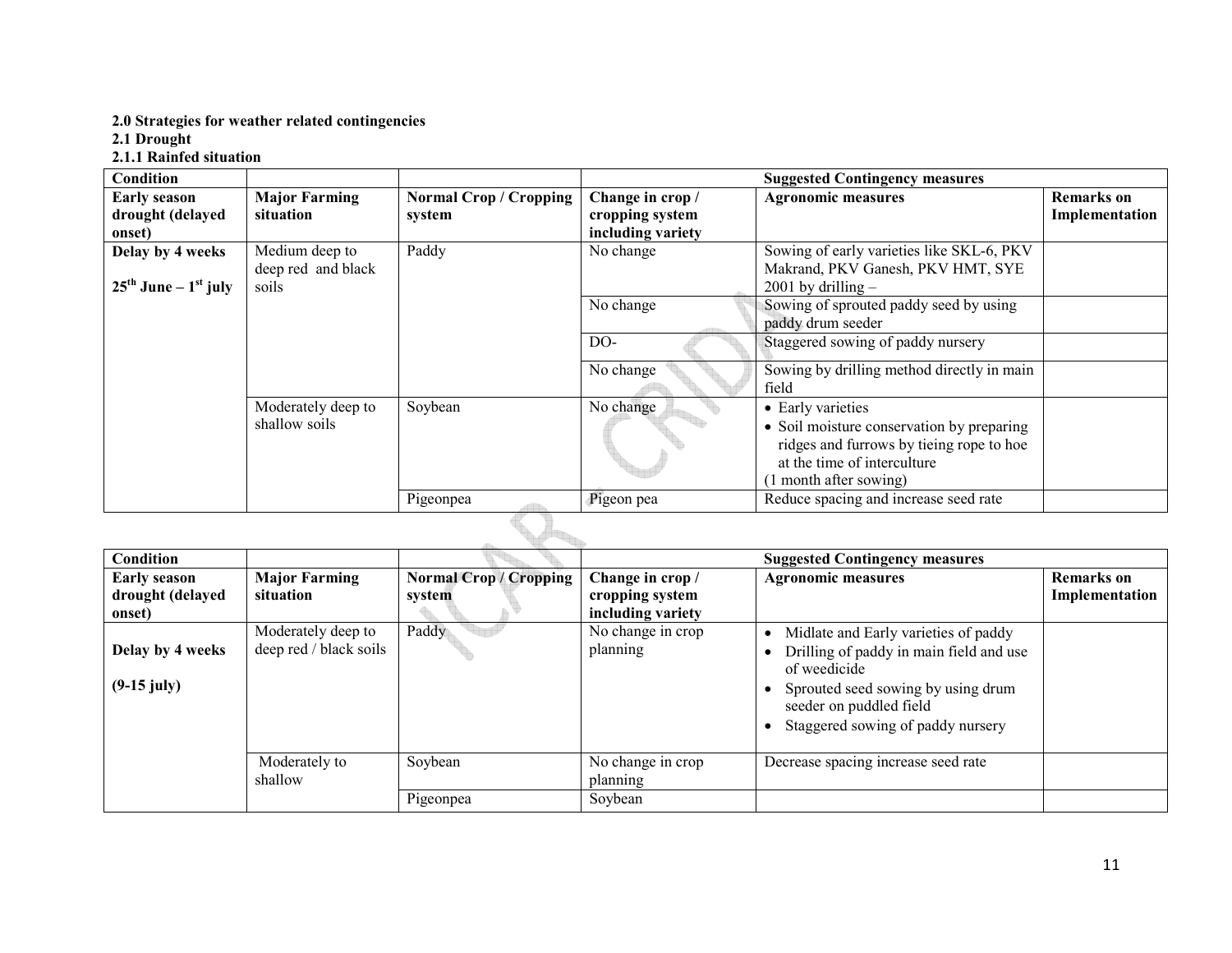| <b>Condition</b>    |                      |                        |                          | <b>Suggested Contingency measures</b>                              |                   |
|---------------------|----------------------|------------------------|--------------------------|--------------------------------------------------------------------|-------------------|
| <b>Early season</b> | <b>Major Farming</b> | Normal Crop/           | Change in crop /         | <b>Agronomic measures</b>                                          | <b>Remarks</b> on |
| drought (delayed    | situation            | <b>Cropping system</b> | cropping system          |                                                                    | Implementation    |
| onset)              |                      |                        | including variety        |                                                                    |                   |
| Delay by 6 weeks    | Medium deep to       | Paddy                  | Early varieties of paddy | • Drilling of paddy directly in field with                         |                   |
| (Specify month)     | deep red black soils |                        | SKL-6, IR 36, IR 64      | use of weedicide.                                                  |                   |
| $(23-29$ July)      |                      |                        |                          |                                                                    |                   |
|                     |                      |                        | No change in crop        | • Sowing of sprouted paddy seed by                                 |                   |
|                     |                      |                        | planning                 | using drum seeder on puddled field.                                |                   |
|                     |                      |                        |                          |                                                                    |                   |
|                     |                      |                        |                          | • Staggered sowing of paddy.                                       |                   |
|                     |                      |                        |                          |                                                                    |                   |
|                     |                      |                        |                          | • Raising of nursery by Dapog method<br>and transplanting in field |                   |
|                     |                      |                        |                          |                                                                    |                   |
|                     | Medium deep to       | Paddy/Soybean          | Drilled paddy            | • Light irrigation                                                 |                   |
|                     | shallow soils red /  |                        | Soybean                  | management (weeding or<br>$\bullet$ Weed                           |                   |
|                     | black soils          |                        |                          | hoeing by cono weeder to lower crop                                |                   |
|                     |                      |                        |                          | weed competition for water)                                        |                   |
|                     |                      |                        |                          |                                                                    |                   |
|                     |                      | Pigeonpea              | Drilled paddy            | Early varieties of paddy like SKL-6, IR-                           |                   |
|                     |                      |                        |                          | 64, IR-36                                                          |                   |
|                     |                      |                        |                          |                                                                    |                   |

| Condition                                          |                                   |                                         |                                                                      | <b>Suggested Contingency measures</b>                                                                                                                                                                        |                                     |
|----------------------------------------------------|-----------------------------------|-----------------------------------------|----------------------------------------------------------------------|--------------------------------------------------------------------------------------------------------------------------------------------------------------------------------------------------------------|-------------------------------------|
| <b>Early season</b><br>drought (delayed<br>onset)  | <b>Major Farming</b><br>situation | <b>Normal Crop / Cropping</b><br>system | Change in crop /<br>cropping system<br>including variety             | <b>Agronomic measures</b>                                                                                                                                                                                    | <b>Remarks</b> on<br>Implementation |
| Delay by 8 weeks<br>$(6 \text{ Aug-}12\text{Aug})$ | Medium deep to<br>deep soils      | Paddy                                   | No change                                                            | Early varieties of paddy<br>Staggered sowing of nursery<br>Direct seeding of sprouted seed on<br>puddled fields by using drum<br>seeder<br>Seed drill sowing of increased seed<br>rate and decreased spacing |                                     |
|                                                    | Moderately to<br>shallow soils    | Soybean                                 | Change crop with black<br>gram, green gram,<br>cowpea and vegetable. | Late variety                                                                                                                                                                                                 |                                     |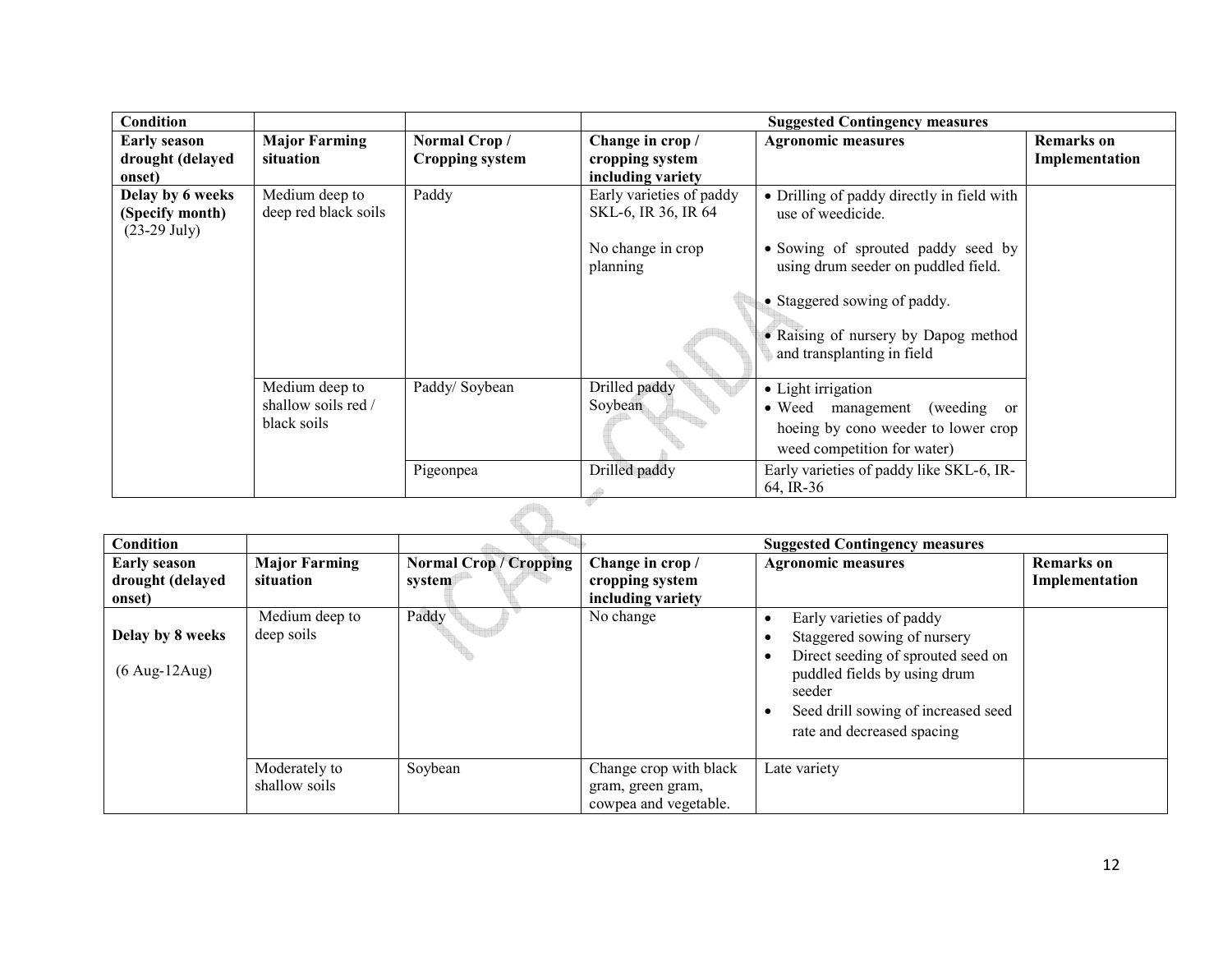| Condition               |                      |               |                             | <b>Suggested Contingency measures</b> |                   |
|-------------------------|----------------------|---------------|-----------------------------|---------------------------------------|-------------------|
| Early season drought    | <b>Major Farming</b> | <b>Normal</b> | Crop management             | Soil nutrient & moisture              | <b>Remarks</b> on |
| (Normal onset)          | situation            | Crop/cropping |                             | conservation measures                 | Implementation    |
|                         |                      | system        |                             |                                       |                   |
| Normal onset followed   | Medium Deep to       | Paddy         | Staggered sowing of paddy   | Life saving irrigation to nursery     |                   |
| by 15-20 days dry spell | deep soils           |               | nursery?                    |                                       |                   |
| after sowing leading to |                      |               | Drilling of paddy in        |                                       |                   |
| poor germination/crop   |                      |               | mainfield                   |                                       |                   |
| stand etc.              |                      |               | Sprouted seed sowing on     |                                       |                   |
|                         |                      |               | puddled field               |                                       |                   |
|                         |                      |               | Nursery management,         |                                       |                   |
|                         |                      |               | Raishing nursery by Dapog   |                                       |                   |
|                         |                      |               | method                      |                                       |                   |
|                         |                      |               | Resowing of early varieties |                                       |                   |
|                         |                      |               | Dapog method                |                                       |                   |
|                         |                      |               |                             |                                       |                   |
|                         | Shallow to medium    | Soybean       | Gap filling                 | Hoeing to reduce evapotranspiration   |                   |
|                         | deep soils           |               |                             | Life saving irrigation                |                   |
|                         |                      | Pigeonpea     | $-do-$                      | $-do-$                                |                   |
|                         |                      |               |                             |                                       |                   |

| Condition                                                                             |                                   |                                          |                                       | <b>Suggested Contingency measures</b>                                       |                                                                                                                                     |
|---------------------------------------------------------------------------------------|-----------------------------------|------------------------------------------|---------------------------------------|-----------------------------------------------------------------------------|-------------------------------------------------------------------------------------------------------------------------------------|
| Mid season drought<br>(long dry spell,<br>consecutive 2 weeks<br>rainless $(>2.5$ mm) | <b>Major Farming</b><br>situation | <b>Normal</b><br>Crop/cropping<br>system | Crop management                       | Soil nutrient & moisture<br>conservation measues                            | Remarks on<br>Implementation                                                                                                        |
| period)                                                                               |                                   |                                          |                                       |                                                                             |                                                                                                                                     |
| At vegetative stage                                                                   | Medium Deep to<br>deep soil       | Paddy                                    | Life saving irrigation                | Sprinkler irrigation<br>Life saving irrigation<br>Irrigation from Farm pond |                                                                                                                                     |
|                                                                                       | Shallow to medium<br>deep soil    | Soybean                                  | Thinning to lower plant<br>population | *Hoeing by tying rope to hoe for<br>across the slope cultivation            | If the cultivation and<br>sowing is along the                                                                                       |
|                                                                                       | Deep soils                        | Pigeon pea                               | Thinning to lower plant<br>population | *Hoeing by tying rope to hoe for<br>across the slope cultivation            | the<br>slope,<br>open<br>intermittent<br>furrow<br>by lifting the hoe at<br>$10 - 15$<br>ft<br>distance<br>instead<br>of<br>opening |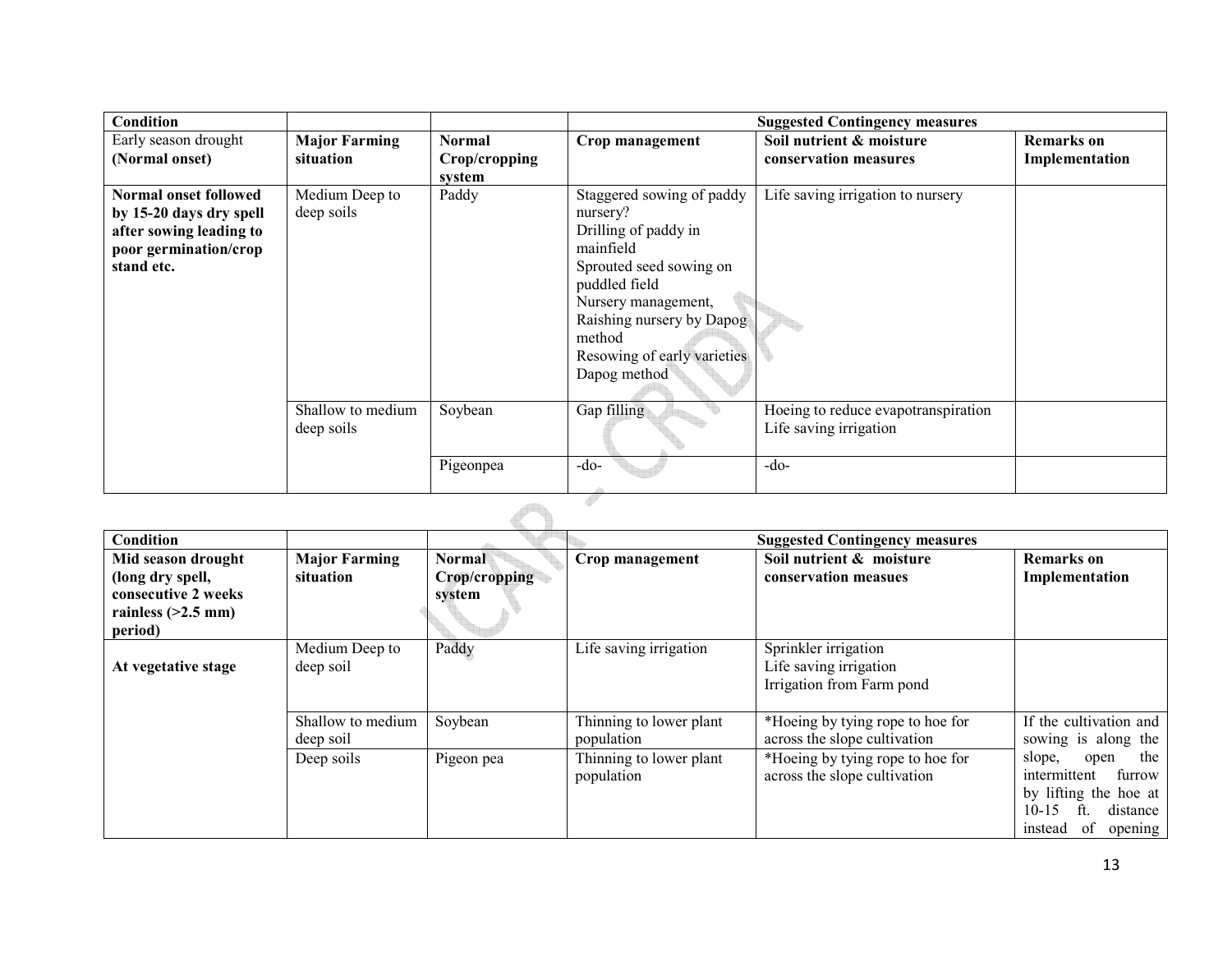|  |  | the      | pntinuous |
|--|--|----------|-----------|
|  |  | furrows. |           |

| Condition         |                      |                                    |                 | <b>Suggested Contingency measures</b> |                   |
|-------------------|----------------------|------------------------------------|-----------------|---------------------------------------|-------------------|
| Mid season        | <b>Major Farming</b> | <b>Normal Crop/cropping system</b> | Crop management | Soil nutrient &                       | <b>Remarks</b> on |
| drought (long dry | situation            |                                    |                 | moisture conservation                 | Implementation    |
| spell)            |                      |                                    |                 | measues                               |                   |
|                   | Medium Deep to       | Paddy                              |                 | Life saving Irrigation                |                   |
| At flowering/     | deep soil            |                                    |                 | should be given                       |                   |
| fruiting stage    | Moderately to        | Soybean                            |                 |                                       |                   |
|                   | shallow soils        |                                    |                 |                                       |                   |
|                   |                      |                                    |                 |                                       |                   |
|                   | Deep soils           | Pigeonpea                          |                 |                                       |                   |
|                   |                      |                                    |                 |                                       |                   |

| Condition                                                   |                                   |                                    |                   | <b>Suggested Contingency measures</b>                                                                                                                     |                                     |
|-------------------------------------------------------------|-----------------------------------|------------------------------------|-------------------|-----------------------------------------------------------------------------------------------------------------------------------------------------------|-------------------------------------|
| <b>Terminal drought</b><br>(Early withdrawal<br>of monsoon) | <b>Major Farming</b><br>situation | <b>Normal Crop/cropping system</b> | Crop management   | Rabi Crop planning                                                                                                                                        | <b>Remarks</b> on<br>Implementation |
| Upto $15th$<br>September                                    | Medium Deep to<br>deep soil       | As above                           | As above          | Semi rabi crop sowing by<br>minimum cultivation, on<br>residual moisture utera<br>cropping of Green gram,<br>urid, semirabi sesame,<br>Pigeon pea, castor |                                     |
|                                                             | Moderately to<br>shallow soils    | Soybean                            | Ridges and furrow | Direct sowing of semi<br>rabi sesame<br>sowing by Minimum<br>cultivation                                                                                  |                                     |
|                                                             | Medium deep soils                 | Castor                             |                   | Semi rabi sesame<br>Castor                                                                                                                                |                                     |
|                                                             | All the soils                     | Pigeon pea                         |                   | Pigeonpea<br>Semi rabi Pigeonpea                                                                                                                          |                                     |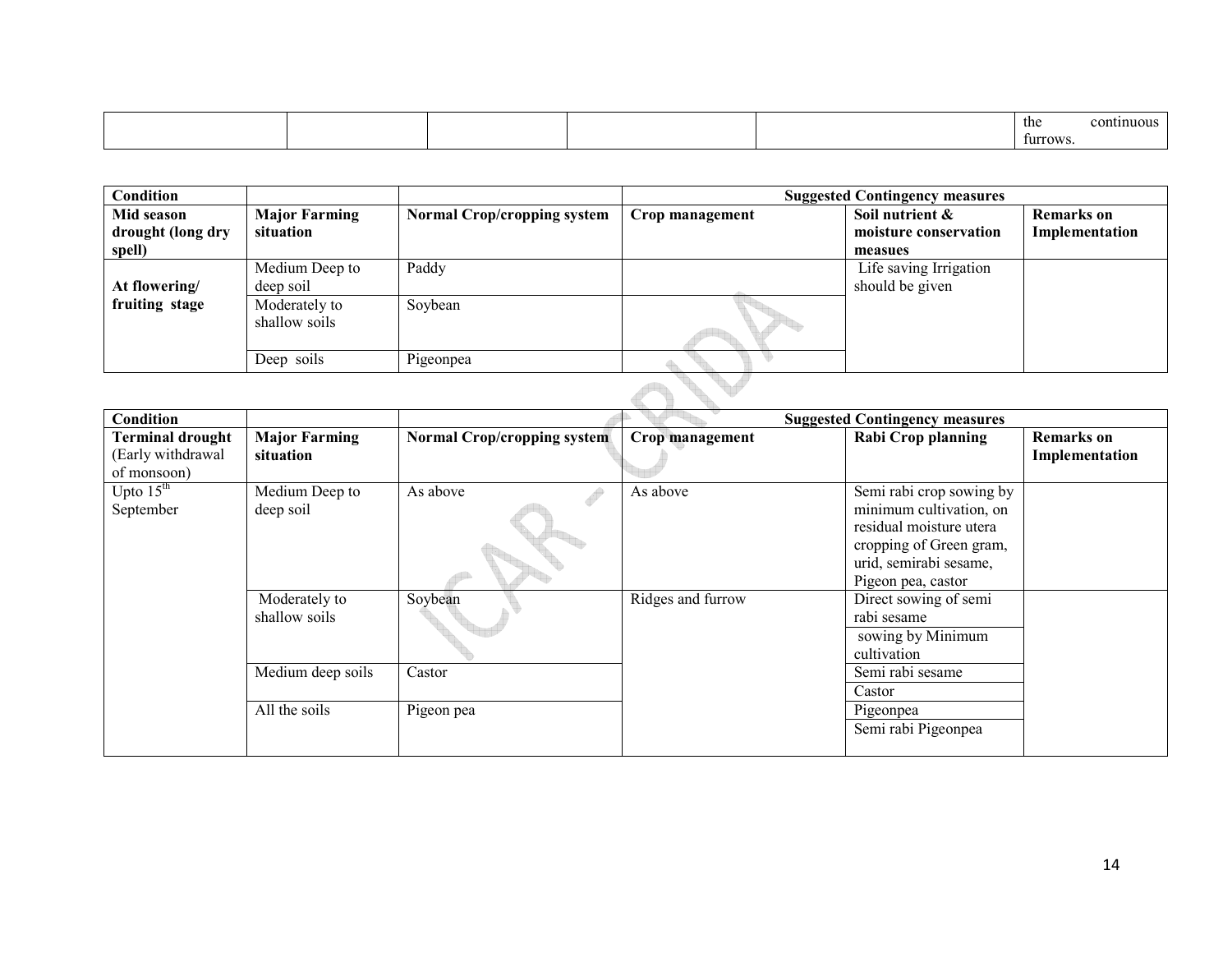# 2.1.2 Irrigated situation (As the reservoir goes dry in the summer, there is no question of releasing water)

| <b>Condition</b>                                             |                      |                             | <b>Suggested Contingency measures</b> |                                                                                                                                                                                                                              |                   |  |  |
|--------------------------------------------------------------|----------------------|-----------------------------|---------------------------------------|------------------------------------------------------------------------------------------------------------------------------------------------------------------------------------------------------------------------------|-------------------|--|--|
|                                                              | <b>Major Farming</b> | <b>Normal Crop/cropping</b> | Change in crop/cropping               | <b>Agronomic measures</b>                                                                                                                                                                                                    | <b>Remarks</b> on |  |  |
|                                                              | situation            | system                      | system                                |                                                                                                                                                                                                                              | Implementation    |  |  |
| Delayed release of<br>water in canals due<br>to low rainfall | Paddy based          | Paddy (kharif)              | Paddy                                 | • Interculture by cono weeder<br>after release of water<br>$\bullet$ Weeding<br>• Sowing by seed drill<br>• Intercultural by conoweeder<br>• Raising of nursery by dapog<br>or onraised bed with organic<br>manure and forth |                   |  |  |
|                                                              |                      |                             |                                       |                                                                                                                                                                                                                              |                   |  |  |

| <b>Condition</b>                                             |                      |                                    | <b>Suggested Contingency measures</b> |                           |                                                              |  |
|--------------------------------------------------------------|----------------------|------------------------------------|---------------------------------------|---------------------------|--------------------------------------------------------------|--|
|                                                              | <b>Major Farming</b> | <b>Normal Crop/cropping system</b> | Change in crop/cropping               | <b>Agronomic measures</b> | <b>Remarks</b> on                                            |  |
|                                                              | situation            |                                    | svstem                                |                           | Implementation                                               |  |
| Limited release of<br>water in canals due<br>to low rainfall | Paddy based          | Paddy                              | Paddy                                 | As above                  | No contingency in<br>Bhandara district<br>upto $30th$ August |  |
|                                                              |                      |                                    |                                       |                           |                                                              |  |

| Condition            |                      |                             |                             | <b>Suggested Contingency measures</b> |                   |  |  |
|----------------------|----------------------|-----------------------------|-----------------------------|---------------------------------------|-------------------|--|--|
|                      | <b>Major Farming</b> | <b>Normal Crop/cropping</b> | Change in crop/cropping     | <b>Agronomic measures</b>             | <b>Remarks</b> on |  |  |
|                      | situation            | system                      | system                      |                                       | Implementation    |  |  |
| Non release of water | Paddy                | Paddy                       | Semirabi crops after $15th$ |                                       |                   |  |  |
| in canals under      |                      |                             | September                   |                                       |                   |  |  |
| delayed onset of     |                      |                             | Sesame                      |                                       |                   |  |  |
| monsoon in           |                      |                             | Castor                      |                                       |                   |  |  |
| catchment            |                      |                             | safflower                   |                                       |                   |  |  |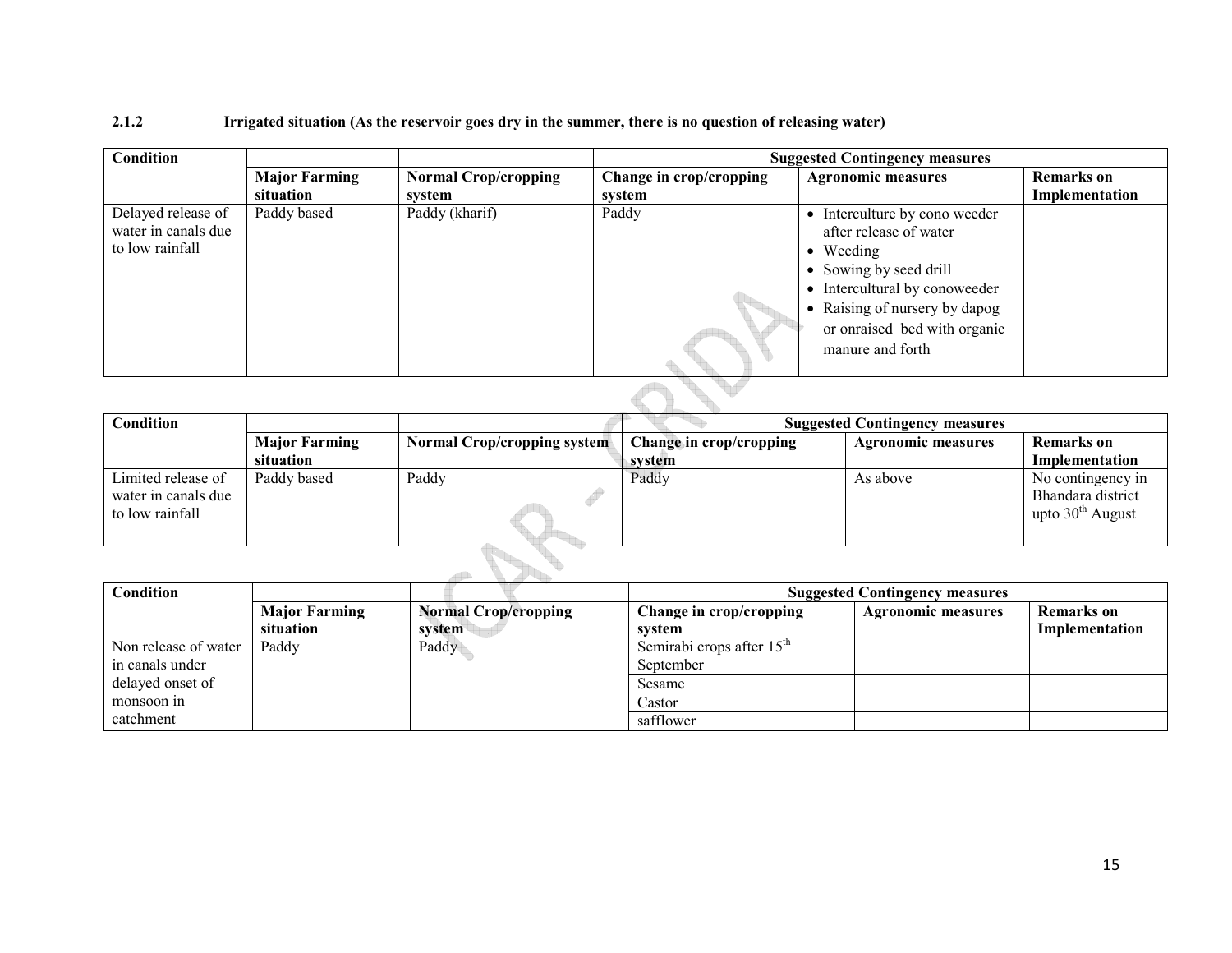| Condition                                                                            |                      |                                    | <b>Suggested Contingency measures</b>                                              |                                                                                                   |                          |
|--------------------------------------------------------------------------------------|----------------------|------------------------------------|------------------------------------------------------------------------------------|---------------------------------------------------------------------------------------------------|--------------------------|
|                                                                                      | <b>Major Farming</b> | <b>Normal Crop/cropping system</b> | Change in crop/cropping                                                            | <b>Agronomic measures</b>                                                                         | <b>Remarks</b> on        |
|                                                                                      | situation            |                                    | system                                                                             |                                                                                                   | Implementation           |
| Lack of inflows<br>into tanks due to<br>insufficient<br>/delayed onset of<br>monsoon | Paddy based          | Paddy                              | No change upto $30th$ August<br>because this district comes<br>under high rainfall | • Sowing of sprouted<br>seed by drum seedeer<br>Drilled paddy<br>• staggered community<br>nursery | $\overline{\phantom{0}}$ |

| Condition           |                      |                                    |                                   | <b>Suggested Contingency measures</b> |                |
|---------------------|----------------------|------------------------------------|-----------------------------------|---------------------------------------|----------------|
|                     | <b>Major Farming</b> | <b>Normal Crop/cropping system</b> | Change in crop/cropping           | <b>Agronomic measures</b>             | Remarks on     |
|                     | situation            |                                    | system.                           |                                       | Implementation |
| Insufficient        | Paddy based          | Paddy                              | No change upto $30th$ August      |                                       |                |
| groundwater         |                      |                                    | because this district comes under |                                       |                |
| recharge due to low |                      |                                    | high rainfall                     |                                       |                |
| rainfall            |                      |                                    |                                   |                                       |                |

#### 2.2 Unusual rains (untimely, unseasonal etc) (for both rainfed and irrigated situations)

| Condition                                                                  |                                 | Suggested contingency measure         |                                                        |                                                                                                                                                                                                                                                                                                                                                                                                  |  |  |  |
|----------------------------------------------------------------------------|---------------------------------|---------------------------------------|--------------------------------------------------------|--------------------------------------------------------------------------------------------------------------------------------------------------------------------------------------------------------------------------------------------------------------------------------------------------------------------------------------------------------------------------------------------------|--|--|--|
| Continuous high<br>rainfall in a short<br>span leading to<br>water logging | <b>Vegetative stage</b>         | <b>Flowering stage</b>                | Crop maturity stage                                    | Post harvest                                                                                                                                                                                                                                                                                                                                                                                     |  |  |  |
| Paddy                                                                      | Drain excess water above 5 cm.  | Drainage excess water<br>above 10 cm. | Drainage,<br>Delay harvesting for few<br>days.         | Harvesting at physiological maturity,<br>Drying of paddy on bunds.<br>Salt treatment of wetted paddy seeds with 5 %<br>common salt to prevent germination. Shifting of<br>produce at safer place or covering with paddy<br>straw. Use of PARAQUAT as pre-harvest<br>desiceant $(a)$ 0.1 % spray application for early<br>harvesting to avoid losses by unpredictable<br>monsoon at later stages. |  |  |  |
| Soybean                                                                    | Preparation of ridges & furrows | Drainage                              | Harvesting at physiological<br>maturity, drying grains |                                                                                                                                                                                                                                                                                                                                                                                                  |  |  |  |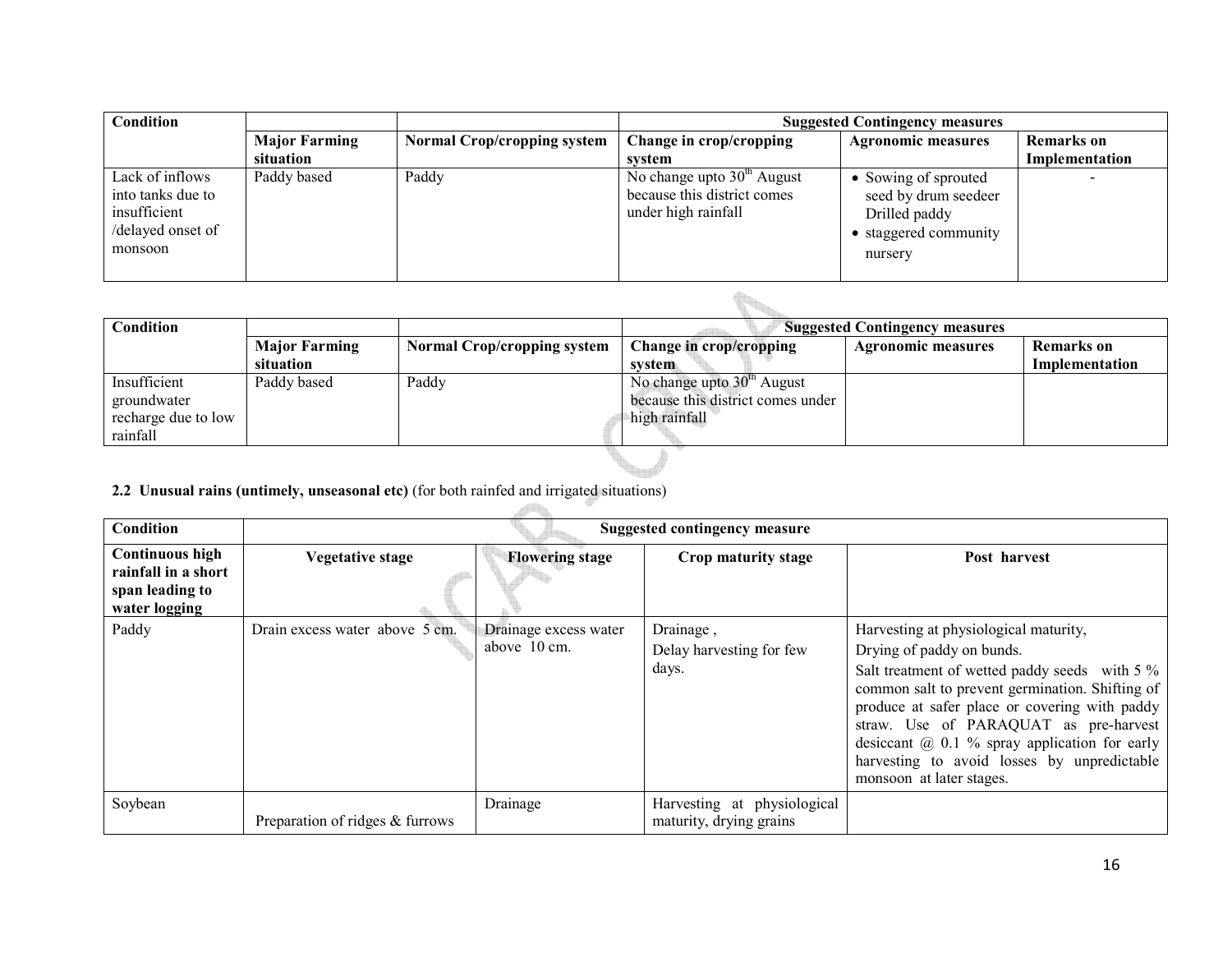| Pigeon Pea                                                             | $-do$                                                                                                          | $-do$                                                                            | Harvesting at physiological<br>maturity, drying on threshing<br>floor by putting in standing<br>position. |                                                                                                                                                                                                                                                                                                                                                                                                    |
|------------------------------------------------------------------------|----------------------------------------------------------------------------------------------------------------|----------------------------------------------------------------------------------|-----------------------------------------------------------------------------------------------------------|----------------------------------------------------------------------------------------------------------------------------------------------------------------------------------------------------------------------------------------------------------------------------------------------------------------------------------------------------------------------------------------------------|
| Horticulture                                                           |                                                                                                                |                                                                                  |                                                                                                           |                                                                                                                                                                                                                                                                                                                                                                                                    |
| Mango                                                                  | Drainage Preparation of ridges &<br>furrows                                                                    | Nil                                                                              | Nil                                                                                                       | Nil                                                                                                                                                                                                                                                                                                                                                                                                |
| <b>Heavy rainfall</b><br>with high speed<br>winds in a short<br>span   |                                                                                                                |                                                                                  |                                                                                                           |                                                                                                                                                                                                                                                                                                                                                                                                    |
| Paddy                                                                  | Drainage excess water above 5<br>cm.                                                                           | Drainage excess water<br>above 10 cm.                                            | Drainage,<br>Delay harvesting                                                                             | Harvesting at physiological maturity,<br>Drying of paddy on bunds. Salt treatment of<br>wetted paddy sheaves with 5 % common salt to<br>prevent germination. Shifting of produce at<br>safer place or covering with paddy straw. Use of<br>PARAQUAT as pre-harvest desiccant @ 0.1 %<br>spray application for early harvesting to avoid<br>losses by un predictable monsoon<br>at later<br>stages. |
| Pigeon pea                                                             | Drainage and hoeing, drenching<br>or systemic fungicide spraying<br>(redomil), Opening of ridges and<br>furrow | Drainage and hoeing,<br>drenching or systemic<br>fungicide spraying<br>(redomil) | Drainage                                                                                                  | Drainage water and Shifting of produce at safer<br>place                                                                                                                                                                                                                                                                                                                                           |
| Gram                                                                   | $-do-$                                                                                                         | $-do-$                                                                           | Drainage,<br>Delay harvesting for few<br>days.                                                            | Drainage water and Shifting of produce at safer<br>place                                                                                                                                                                                                                                                                                                                                           |
| Wheat                                                                  | Drainage                                                                                                       | Drainage                                                                         |                                                                                                           |                                                                                                                                                                                                                                                                                                                                                                                                    |
| Horticulture                                                           |                                                                                                                |                                                                                  |                                                                                                           |                                                                                                                                                                                                                                                                                                                                                                                                    |
| <b>Outbreak of pests</b><br>and diseases due<br>to unseasonal<br>rains |                                                                                                                |                                                                                  |                                                                                                           |                                                                                                                                                                                                                                                                                                                                                                                                    |
| Paddy                                                                  | Spraying of Mono-crotophos 36<br>EC 14 ml or Cypermetharin 10                                                  | Spraying of Mono-<br>crotophos 36 EC 14 ml                                       | Removal and destruction of<br>infected panicles due to                                                    |                                                                                                                                                                                                                                                                                                                                                                                                    |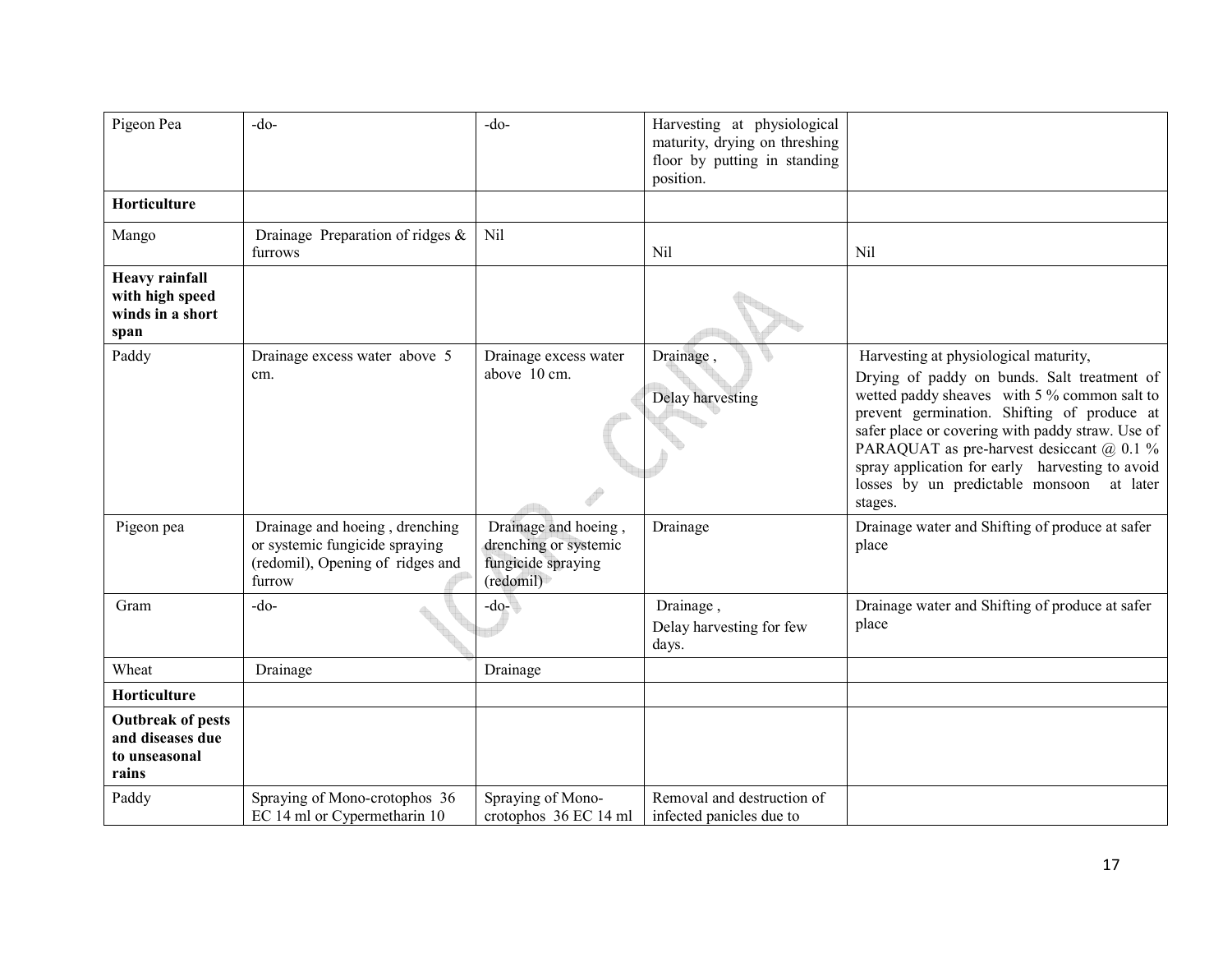|            | EC 6 ml per 10 liter of water                                                                                                                     | or Cypermetharin 10<br>EC 6 ml per 10 Liter of<br>water | Loose smut                                                                                                                          |  |
|------------|---------------------------------------------------------------------------------------------------------------------------------------------------|---------------------------------------------------------|-------------------------------------------------------------------------------------------------------------------------------------|--|
| Pigeon pea | Spraying of Endo sulphan 35 EC<br>$(a)$ 20 ml or Quinolphos 25 EC $(a)$<br>16 ml per 10 liters of water to<br>control leaf roller and leaf minor. | Removal and<br>destruction of wilted<br>plant           | Spraying of neem extract 5 %<br>or Endo sulphar. 35EC 20 ml<br>or Quinolphos 25 EC 20 ml<br>or HANPV 250 LE to control<br>pod borer |  |
| Gram       | Spraying of Endo. 35 EC $@$ 20 ml<br>or Quinolphos 25 EC $\omega$ 16 ml per<br>10 liters of water to control leaf<br>eating caterpillar           | $-do-$                                                  | $Do-$                                                                                                                               |  |
| Wheat      | Spraying of Mancozeb $(a)$ 25 gm<br>per 10 liter of water to control<br>foliar blight                                                             |                                                         | Spraying of Carbaryl @ 40<br>gm per 10 liter per water to<br>control cut worms and stem<br>borer.                                   |  |
|            |                                                                                                                                                   |                                                         |                                                                                                                                     |  |

#### 2.3 Floods

| Condition                                      | Suggested contingency measure |                         |                           |            |
|------------------------------------------------|-------------------------------|-------------------------|---------------------------|------------|
| Transient water logging/ partial<br>inundation | Seedling / nursery stage      | <b>Vegetative stage</b> | <b>Reproductive stage</b> | At harvest |
|                                                |                               |                         |                           |            |
| Continuous submergence                         | Not applicable                |                         |                           |            |
| for more than 2 days                           |                               |                         |                           |            |
| Sea water intrusion                            |                               |                         |                           |            |

2.4 Extreme events: Heat wave / Cold wave/Frost/ Hailstorm /Cyclone- Not applicable

| <b>Extreme event type</b> | <b>Suggested contingency measure</b> |                         |                           |            |
|---------------------------|--------------------------------------|-------------------------|---------------------------|------------|
|                           | Seedling / nursery stage             | <b>Vegetative stage</b> | <b>Reproductive stage</b> | At harvest |
| <b>Heat Wave</b>          | <b>NA</b>                            |                         |                           |            |
| Cold wave                 | <b>NA</b>                            |                         |                           |            |
| Frost                     | NA                                   |                         |                           |            |
| Hailstorm                 | NA                                   |                         |                           |            |
| Cyclone                   | NA                                   |                         |                           |            |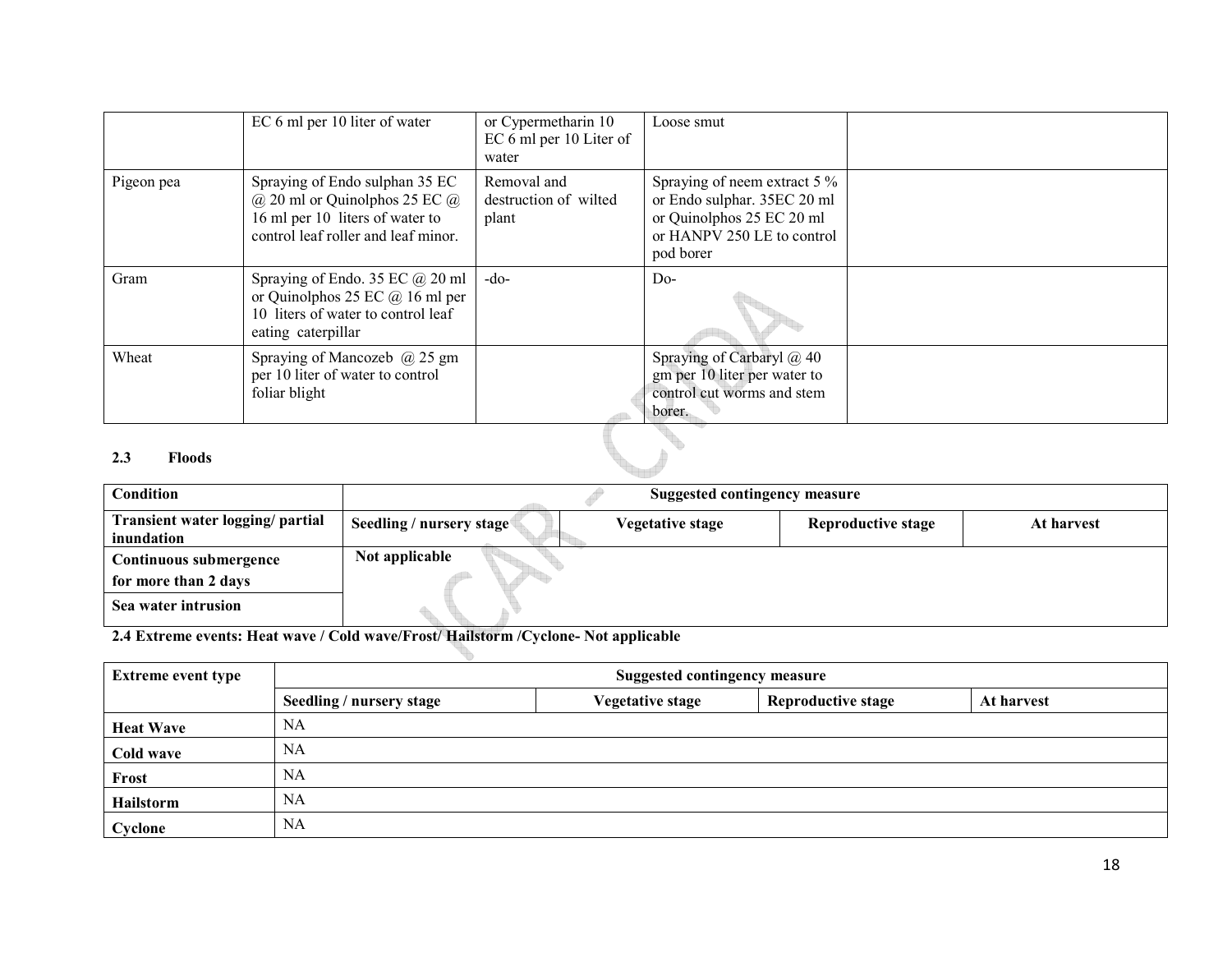# 2.5 Contingent strategies for Livestock, Poultry and Fisheries 2.5.1 Livestock

|                | <b>Suggested contingency measures</b>                                                                                                                                                                                                                                                                                                                                                                                                                                                                                                                                                                                                                                                                                                                                                            |                                                                                                                                                                                                                                                                                                                                                                                                                                                                 |                                                                                                                                                                                                                                                                                                                                                                                                                                                                                                                                                                                                         |
|----------------|--------------------------------------------------------------------------------------------------------------------------------------------------------------------------------------------------------------------------------------------------------------------------------------------------------------------------------------------------------------------------------------------------------------------------------------------------------------------------------------------------------------------------------------------------------------------------------------------------------------------------------------------------------------------------------------------------------------------------------------------------------------------------------------------------|-----------------------------------------------------------------------------------------------------------------------------------------------------------------------------------------------------------------------------------------------------------------------------------------------------------------------------------------------------------------------------------------------------------------------------------------------------------------|---------------------------------------------------------------------------------------------------------------------------------------------------------------------------------------------------------------------------------------------------------------------------------------------------------------------------------------------------------------------------------------------------------------------------------------------------------------------------------------------------------------------------------------------------------------------------------------------------------|
|                | Before the event <sup>s</sup>                                                                                                                                                                                                                                                                                                                                                                                                                                                                                                                                                                                                                                                                                                                                                                    | During the event                                                                                                                                                                                                                                                                                                                                                                                                                                                | After the event                                                                                                                                                                                                                                                                                                                                                                                                                                                                                                                                                                                         |
| <b>Drought</b> |                                                                                                                                                                                                                                                                                                                                                                                                                                                                                                                                                                                                                                                                                                                                                                                                  | <b>NA</b>                                                                                                                                                                                                                                                                                                                                                                                                                                                       |                                                                                                                                                                                                                                                                                                                                                                                                                                                                                                                                                                                                         |
| <b>Floods</b>  | In case of early forewarning (EFW), harvest all the crops<br>(paddy, soybean, maize, sorghum, wheat, cowpea etc.) that<br>can be useful as feed/fodder in future (store properly)<br>Keeping sufficient of dry fodder to transport to the flood<br>affected villages<br>Don't allow the animals for grazing if severe floods are<br>forewarned<br>Keep stock of bleaching powder and lime<br>Carry out Butax spray for control of external parasites<br>Identify the Clinical staff and trained paravets and indent<br>for their services as per schedules<br>Identify the volunteers who can serve in need of<br>emergency<br>Arrangement for transportation of animals from low lying<br>area to safer places and also for rescue animal health<br>workers to get involve in rescue operations | Transportation of animals to elevated areas<br>Proper hygiene and sanitation of the animal shed<br>In severe storms, un-tether or let loose the animals<br>Use of unconventional and locally available cheap<br>feed ingredients for feeding of livestock.<br>Avoid soaked and mould infected feeds / fodders<br>to livestock<br>Emergency outlet establishment for required<br>medicines or feed in each village<br>Spraying of fly repellants in animal sheds | Repair of animal shed<br>Bring back the animals to the<br>shed<br>Cleaning and disinfection of<br>the shed<br>Bleach $(0.1\%)$ drinking water<br>water sources<br>Encouraging farmers to<br>cultivate<br>short-term fodder crops like<br>sunhemp.<br>Deworming<br>with<br>broad<br>spectrum dewormers<br>Proper disposable of the dead<br>animals<br>$\frac{1}{2}$<br>carcasses<br>by<br>burning / deep burying $(4-8)$<br>feet) with lime powder (1kg)<br>for small ruminants and 5kg<br>for large ruminants) in pit<br>Drying the harvested crop<br>material and proper storage<br>for use as fodder. |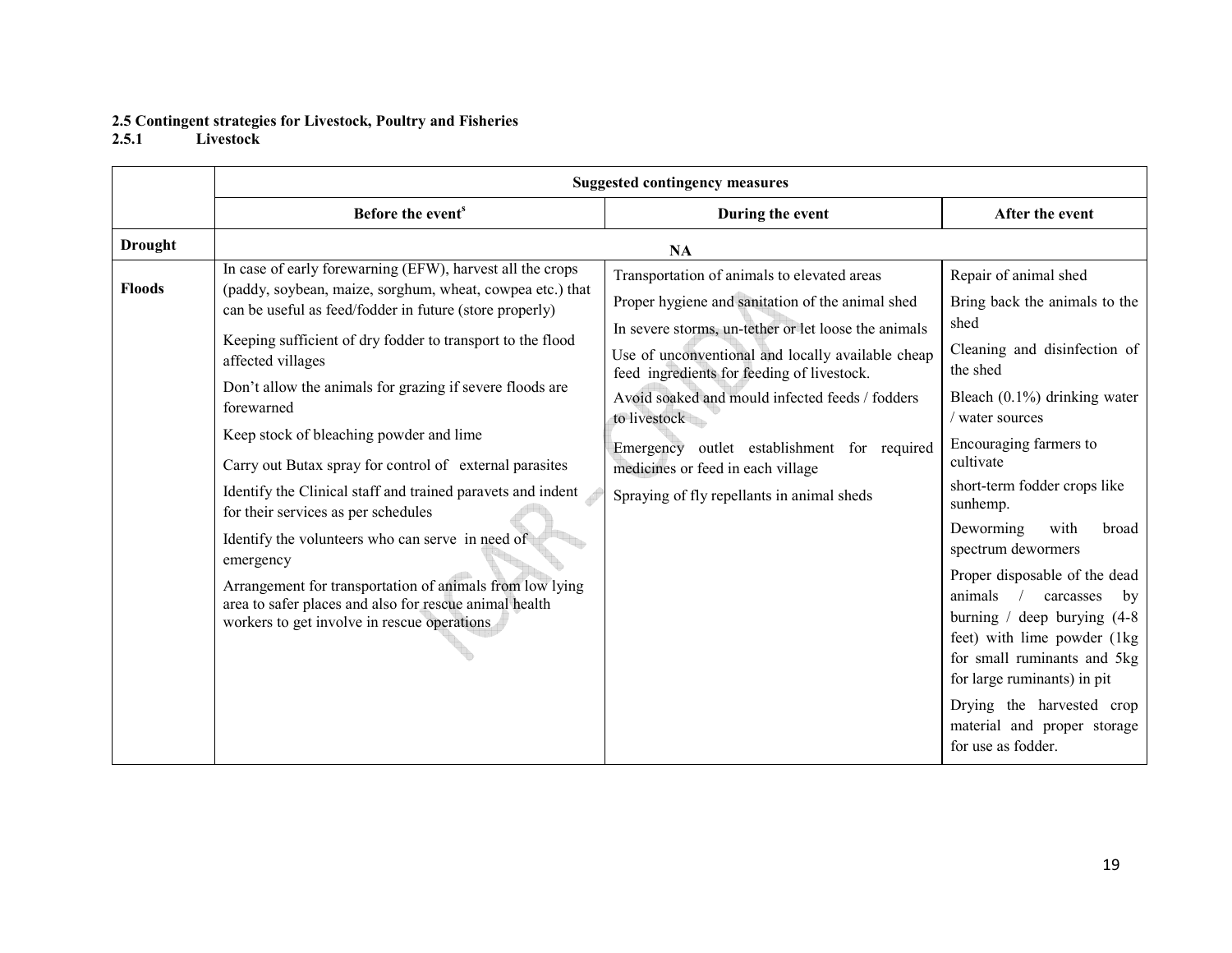| Cyclone             | NA.                                                                                                                                                                                                                                                                                       |                                                                                                                                                                                                                                                                                                                                                                                                                          |                                                                                                                    |
|---------------------|-------------------------------------------------------------------------------------------------------------------------------------------------------------------------------------------------------------------------------------------------------------------------------------------|--------------------------------------------------------------------------------------------------------------------------------------------------------------------------------------------------------------------------------------------------------------------------------------------------------------------------------------------------------------------------------------------------------------------------|--------------------------------------------------------------------------------------------------------------------|
| Heat & Cold<br>wave | Arrangement for protection from heat wave<br>Plantation around the shed<br>$_{1}$<br>$H2O$ sprinklers / foggers in the shed<br>11)<br>Application of white reflector paint on the roof<br>iii)<br>iv) Thatched sheds should be provided as a shelter to<br>animal to minimize heat stress | Allow the animals early in the morning or late in<br>the evening for grazing during heat waves<br>Make available cool drinking water during the day<br>time<br>Feed green fodder/silage / concentrates during day<br>time and roughages / hay during night time<br>Put on the foggers / sprinkerlers during heat<br>weaves<br>severe cases, vitamin 'C' and electrolytes<br>should be added in $H_2O$ during heat waves. | Feed the animals as per<br>routine schedule<br>Allow the animals for grazing<br>(normal timings)                   |
| <b>Insurance</b>    | Encouraging insurance of livestock                                                                                                                                                                                                                                                        | Listing out the details of the dead animals                                                                                                                                                                                                                                                                                                                                                                              | Submission<br>for<br>insurance<br>claim and availing insurance<br>benefit<br>Purchase of new productive<br>animals |

#### Vaccination schedule in small ruminants (Sheep & Goat)

| Disease                       | Season                               |
|-------------------------------|--------------------------------------|
| Foot and mouth disease (FMD)  | Preferably in winter / autumn        |
| <b>PPR</b>                    | All seasons, preferably in June-July |
| Black quarter (BQ)            | May / June                           |
| Enterotoxaemia (ET)           | May                                  |
| Haemorrhagic septicaemia (HS) | March / June                         |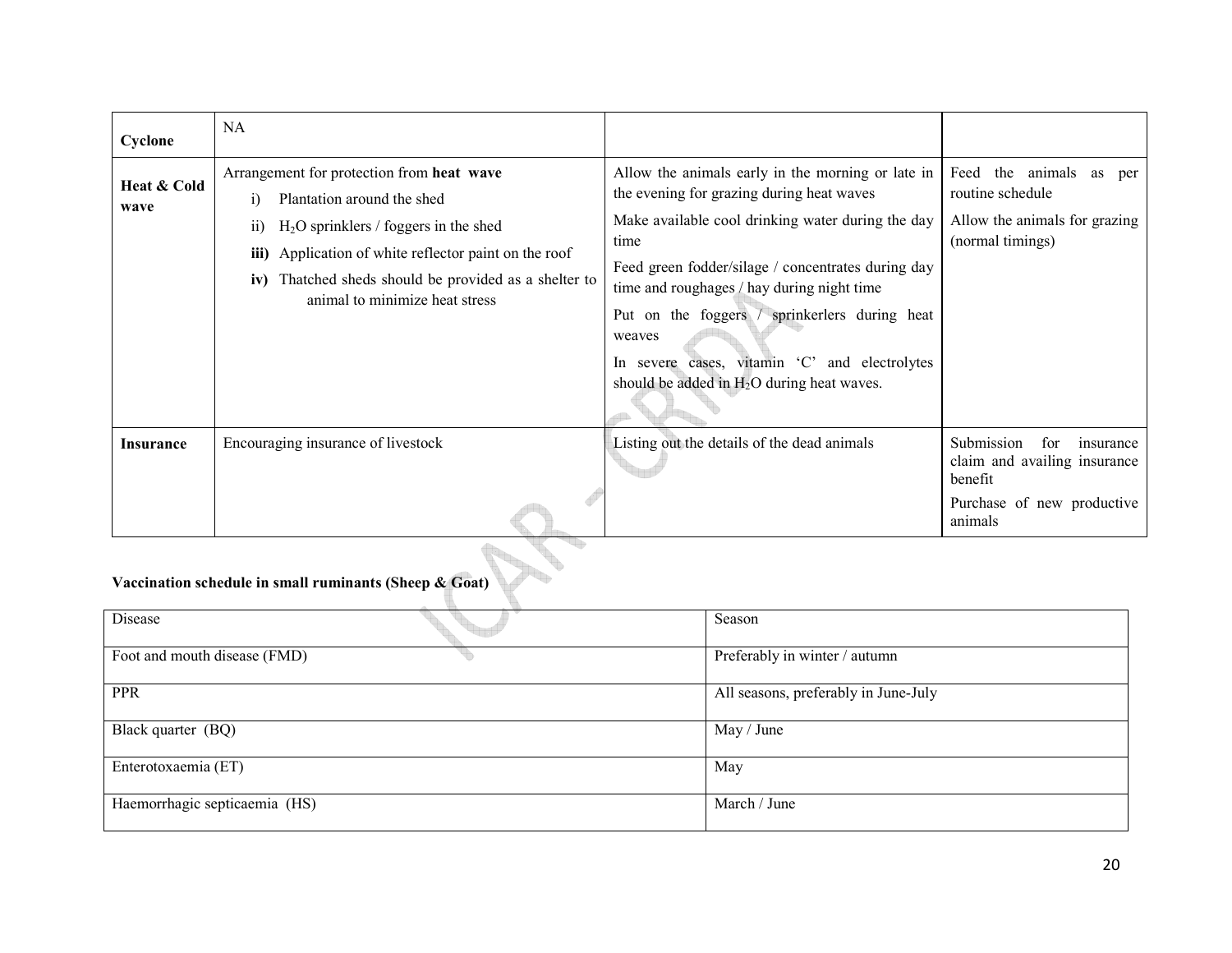| Sheep pox $(SP)$ | ' march<br>December - |
|------------------|-----------------------|
|                  |                       |

# Vaccination programme for cattle and buffalo:

| Disease    | Age and season at vaccination     |
|------------|-----------------------------------|
| Anthrax    | In endemic areas only, Feb to May |
| HS         | May to June                       |
| <b>BQ</b>  | May to June                       |
| <b>FMD</b> | November to December              |

## 2.5.2 Poultry

|                               | <b>Suggested contingency measures</b>                                                                                                              |                                                                                      |                                                                        |
|-------------------------------|----------------------------------------------------------------------------------------------------------------------------------------------------|--------------------------------------------------------------------------------------|------------------------------------------------------------------------|
|                               | Before the event <sup>a</sup>                                                                                                                      | During the event                                                                     | After the event                                                        |
| <b>Drought</b>                | <b>NA</b>                                                                                                                                          |                                                                                      |                                                                        |
| <b>Floods</b>                 |                                                                                                                                                    |                                                                                      |                                                                        |
| Shortage of feed ingredients  | In case of early forewarning of<br>floods, shift the birds to safer<br>place<br>Storing of house hold grain like<br>maize, broken rice, bajra etc, | Use stored feed as supplement<br>Don't allow for scavenging<br>Culling of weak birds | Routine practices are followed<br>Deworming and vaccination against RD |
| <b>Drinking water</b>         |                                                                                                                                                    | Use water sanitizers or offer cool hygienic<br>drinking water                        |                                                                        |
| Health and disease management | In case of EFW, add antibiotic                                                                                                                     |                                                                                      |                                                                        |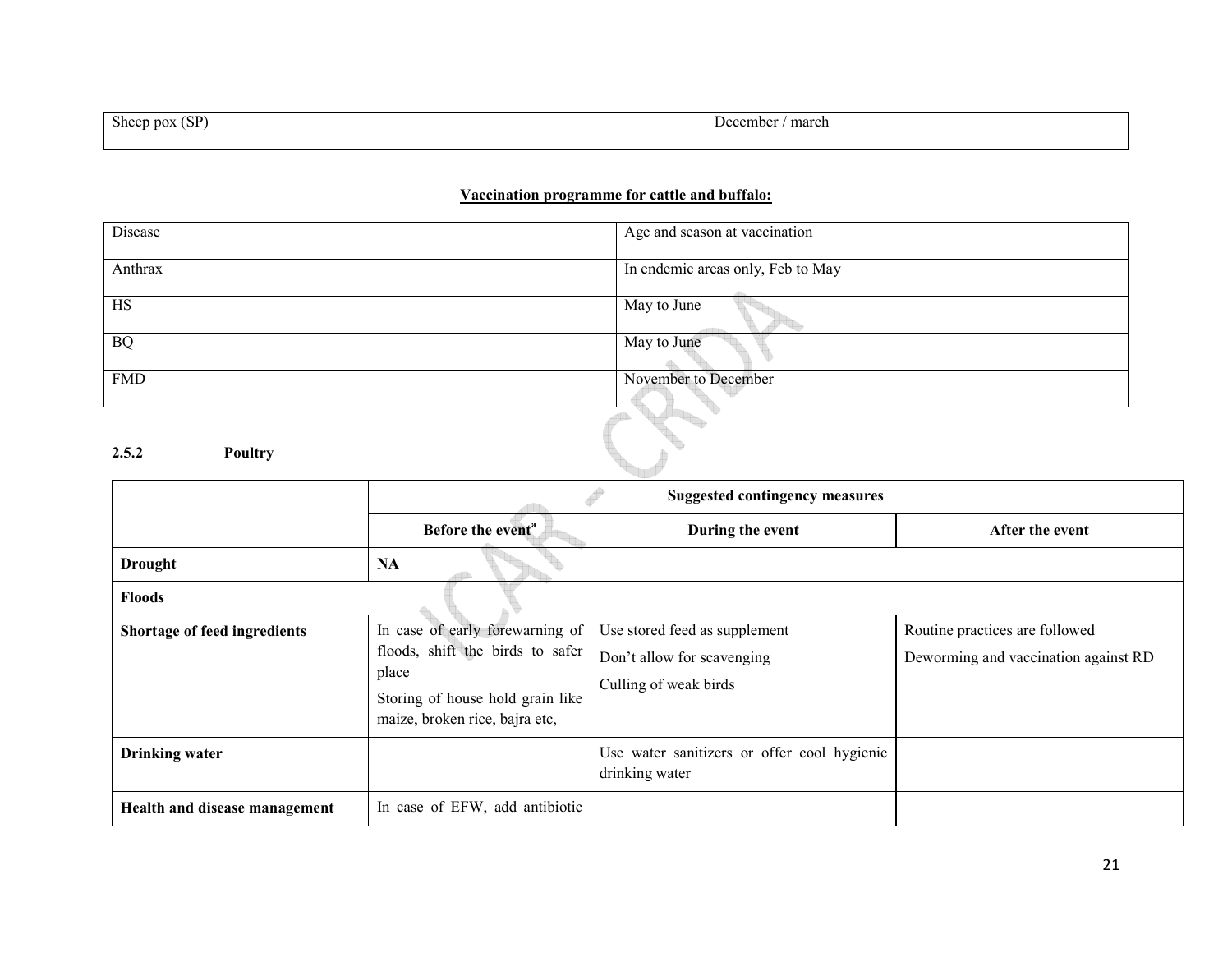|                                | powder<br>(Terramycin/Ampicilline/<br>Ampiclox etc., 10g in one litre)<br>in drinking water to prevent any<br>disease outbreak | Prevent water logging surrounding the sheds<br>through proper drainage facility<br>Assure supply of electricity by generator or<br>solar energy or biogas<br>Sprinkle lime powder to prevent ammonia<br>accumulation due to dampness | Sanitation of poultry house<br>Treatment of affected birds Disposal of<br>dead birds by burning / burying with line<br>powder in pit<br>Disposal of poultry manure to prevent<br>protozoal problem<br>Supplementation of coccidiostats in feed<br>Vaccination against RD |
|--------------------------------|--------------------------------------------------------------------------------------------------------------------------------|--------------------------------------------------------------------------------------------------------------------------------------------------------------------------------------------------------------------------------------|--------------------------------------------------------------------------------------------------------------------------------------------------------------------------------------------------------------------------------------------------------------------------|
| Cyclone                        | NA                                                                                                                             |                                                                                                                                                                                                                                      |                                                                                                                                                                                                                                                                          |
| <b>Heat wave</b>               |                                                                                                                                |                                                                                                                                                                                                                                      |                                                                                                                                                                                                                                                                          |
| Shelter/environment management | Provision of proper shelter with<br>good ventilation                                                                           | foggers/water<br>In<br>severe<br>cases,<br>sprinklers/wetting<br>of hanged<br>gunny bags<br>should be arranged<br>Don't allow for scavenging during mid day                                                                          | Routine practices are followed                                                                                                                                                                                                                                           |
| Health and disease management  | vaccination<br>Deworming<br>and<br>against RD and fowl pox                                                                     | Supplementation of house hold grain<br>Provide cool and clean drinking water with<br>electrolytes and vit. C<br>In hot summer, add anti-stress probiotics in<br>drinking water or feed                                               | Routine practices are followed                                                                                                                                                                                                                                           |
| <b>Cold wave</b>               | <b>NA</b>                                                                                                                      |                                                                                                                                                                                                                                      |                                                                                                                                                                                                                                                                          |

<sup>a</sup> based on forewarning wherever available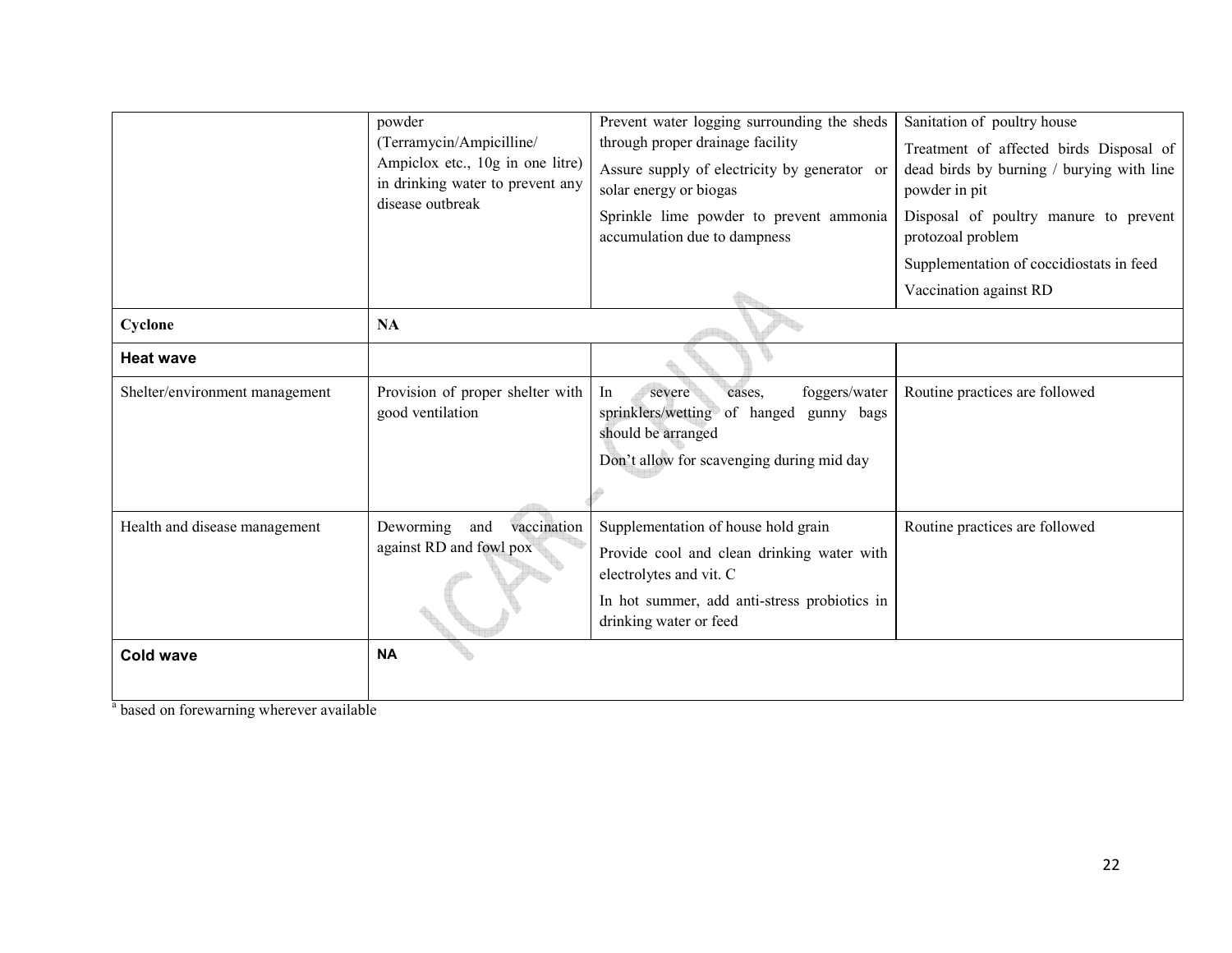# 2.5.3 Fisheries/ Aquaculture

|                                                                       | <b>Suggested contingency measures</b> |                                   |                                                                    |
|-----------------------------------------------------------------------|---------------------------------------|-----------------------------------|--------------------------------------------------------------------|
|                                                                       | <b>Before the event</b>               | During the event                  | After the event                                                    |
| 1) Drought                                                            |                                       |                                   |                                                                    |
| A. Capture                                                            |                                       |                                   |                                                                    |
| Marine                                                                |                                       |                                   |                                                                    |
| Inland                                                                |                                       | J                                 |                                                                    |
| (i) Shallow water depth due to<br>insufficient rains/inflow           | Extra food supply / sale out fish-    | Extra food supply / sale out fish |                                                                    |
| (ii) Changes in water quality                                         | $\blacksquare$                        | $\blacksquare$                    |                                                                    |
| <b>B.</b> Aquaculture                                                 |                                       |                                   |                                                                    |
| (i) Shallow water in ponds due to<br>insufficient rains/inflow        |                                       |                                   |                                                                    |
| (ii) Impact of salt load build up in ponds<br>change in water quality |                                       | pH maintenance                    | 200 Kg lime / ha.                                                  |
| 2) Floods                                                             |                                       |                                   |                                                                    |
| A. Capture                                                            |                                       |                                   |                                                                    |
| Marine                                                                |                                       |                                   |                                                                    |
| Inland                                                                |                                       |                                   |                                                                    |
| (i) Average compensation paid due to<br>loss of human life            | As per Govt .norm                     |                                   | 1 lakh per fisherman nomineefor death<br>OR 0.5 lakh for disablity |
| (ii) No. of boats / nets/damaged                                      |                                       |                                   | 0.01 llakh /fisherman Coop Soc. For<br>tank                        |
| (iii) No.of houses damaged                                            |                                       |                                   |                                                                    |
| (iv) Loss of stock                                                    |                                       |                                   | 0.01 lakh /fisherman Coop Soc. For tank                            |
| (v) Changes in water quality                                          |                                       | pH maintenance                    | 200 Kg lime / ha                                                   |
| (vi) Health and diseases                                              |                                       | Ulcerative syndrome               | 25% subsidy on treatment                                           |
| <b>B.</b> Aquaculture                                                 |                                       |                                   |                                                                    |
| (i) Inundation with flood water                                       | $\overline{\phantom{a}}$              |                                   |                                                                    |
| (ii) Water contamination and changes in<br>water quality              |                                       | pH maintenance                    | 200 Kg lime / ha.                                                  |
| (iii) Health and diseases                                             |                                       | Ulcerative syndrome               | 25% subsidy on treatment                                           |